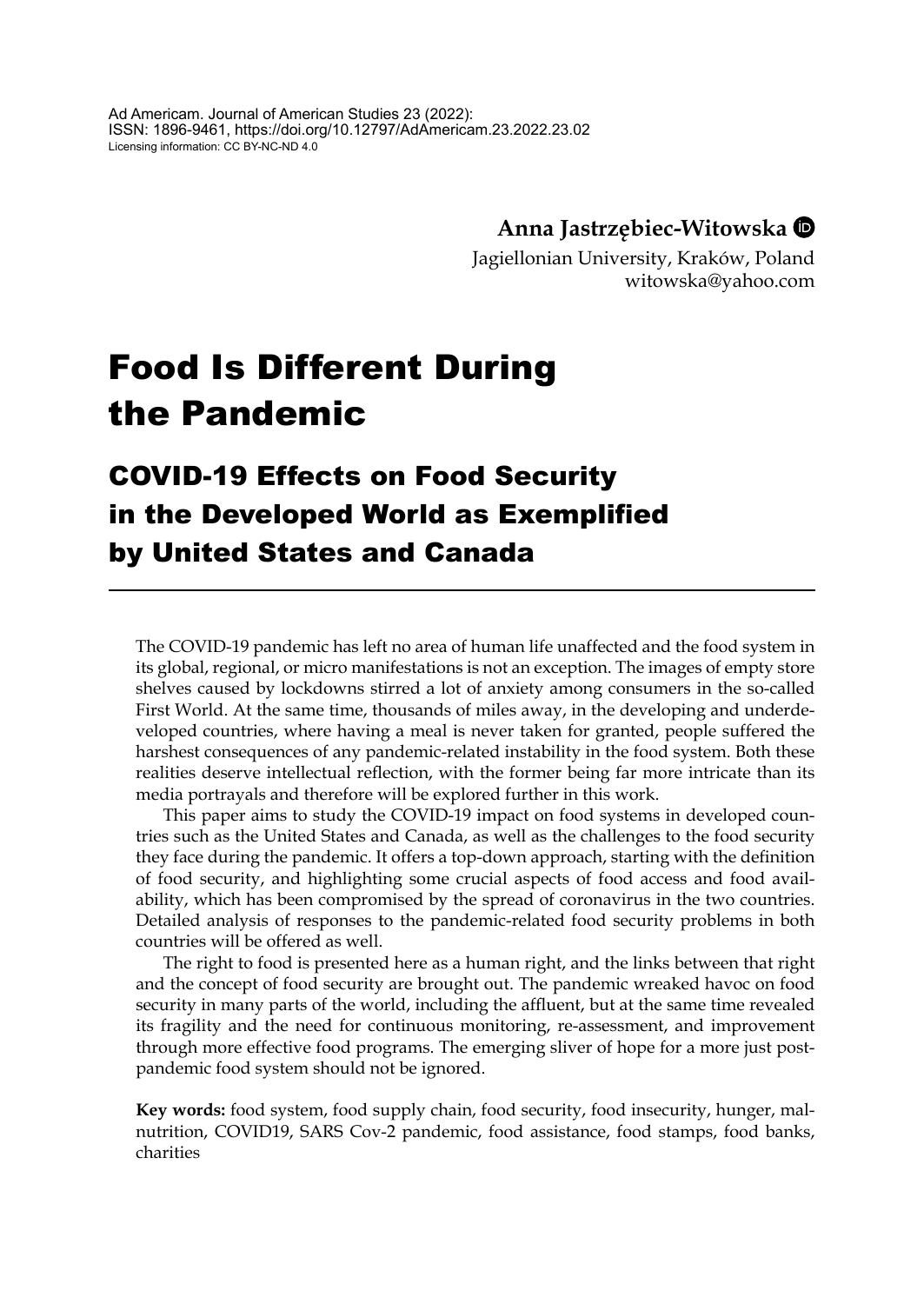#### **Introductory Remarks and Definitions**

The first part of this work's title alludes to Peter M. Rosset 2006's book, *Food Is Different: Why We Must Get the WTO out of Agriculture*, in which he argues for locally-based agriculture and warns of the effects of continued trade liberalization and neo-liberal economics of scale on small agricultural producers around the world. He states that 'food is not just any merchandise or commodity. Food means farming, and farming means rural livelihoods, traditions and cultures, and it means preserving, or destroying, rural landscapes. Farming means rural society, agrarian histories; in many cases, rural areas are the repositories of the cultural legacies of nations and peoples. Food can give us pleasure, it can taste good or bad, it can be good for us or it can be bad for us' (Rosset 9).

This paper concentrates on food as the foundation of human life and will dissect various problems with food access and food availability during the COVID-19 pandemic in two developed countries, the United States and Canada. The general issues of persistent food shortages in many places around the world, unjust agricultural trade agreements, and corporate dominance over the global food system should not be ignored, but the brevity of this paper does not allow for a comprehensive analysis of these global matters. While critical analyses of the sociological and economic aspects of food problems in any country, aggravated by the novel coronavirus, cannot escape the international context, a more individual approach to food systems in United States and Canada will be applied here. Although, these two countries were never exempt from having certain portions of their populations relying on food assistance, the COVID-19 pandemic, which turned global in early 2020, ratcheted the extant food insecurity problem up to a new level, alarming public health officials and NGOs. As food in/security fluctuates and varies with the food supply chain, its pandemic-related malfunctions in these two countries will be addressed in detail.

The definitions of food security, insecurity, and hunger are essential for this paper. The right to food was first recognized in Article 25 of the United Nation's Universal Declaration of Human Rights (76) in 1948, but the concept of food security has evolved over time. In the early 1980s, the UN's Food and Agricultural Organization (FAO) viewed food security from the point of view of a balance between the demand and supply sides. Food security was about 'ensuring that all people at all times have both physical and economic access to the basic food that they need' (UN FAO *Food Security*). In 1986, an influential World Bank Report on Poverty and Hunger focused on certain dynamics of food insecurity, including its individual and household aspects in addition to its regional and international contexts. It also assumed a more analytical perspective on the causes of these problems, whether they could be viewed as temporary or chronic (1-5).

A broader and more widely accepted definition of food security came with the World Food Summit of 1996. It declared that food security 'exists when all people, at all times, have physical and economic access to sufficient, safe and nutritious food that meets their dietary needs and food preferences for an active and healthy life' (UN FAO *Food Security*). This definition went beyond the link between starvation and crop failure, which dominated the approach to world development issues until the mid-1990s and presented food insecurity as a social and political construct.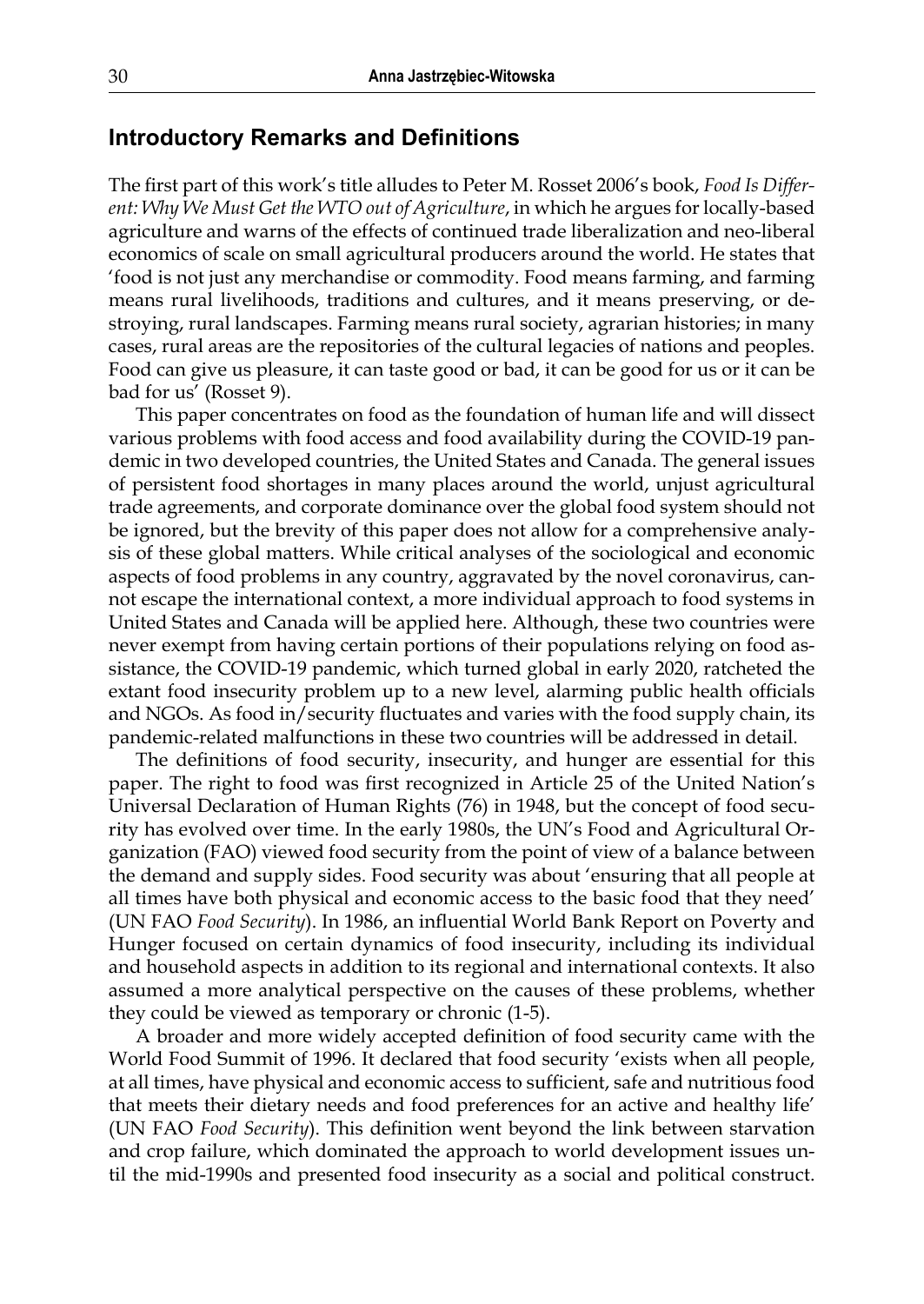Taking into consideration these shifts in viewing food security on both a global and a more individual level, the United States Department of Agriculture (USDA) introduced a gradation system for assessing food insecurity in 2006, as requested by the Committee on National Statistics (CNSTAT) of the National Academies. These ranges of food security/insecurity remain relevant to this day. Food security may be evaluated as high, with no reported indications of food-access problems, or marginal, with one or two reported indications, typically meaning anxiety over food sufficiency or a shortage of food in the home. Anything beyond such minor changes in access to food can be categorized as food insecurity. Low food security comes with reports of reduced quality, variety, or desirability of diet with little or no indication of reduced food intake. Very low food security implies multiple indications of disrupted eating patterns and reduced food intake (USDA Economic Research Service *Definitions…*).

Since 2006, the USDA has been making a clear and explicit distinction between food insecurity and hunger. It describes food insecurity as 'a household-level economic and social condition of limited or uncertain access to adequate food' that can be assessed in food security surveys and presented in reports. Hunger is defined quite differently, and more intuitively, as 'an individual-level physiological condition that may result from food insecurity' (USDA Economic Research Service *Definitions…*).

The Canadian approach to food security and surveying techniques to monitor food security/insecurity largely follows that of the United States. The primary difference is that the United States reports perceive food security as operating along a continuum, where food insecurity is synonymous with flawed and/or insufficient food security, whereas Canadian analysts see food insecurity as a more distinct concept. When describing food insecurity, they distinguish three ranges: marginal, moderate, and severe. The United States and Canada somewhat differently determine each household's food security status and 'use different language to describe the ranges of severity of food insecurity' (Nord and Hopwood 8).

Rosset's concept of the exceptional meaning of food and putting it at the center of human life, on both an individual and communal basis, was quite pragmatic. In doing so, he called for a food and agriculture system that could provide 'every one of us with adequate, affordable, healthy, tasty, and culturally appropriate food' as well as dignity for rural peoples and 'inclusive economic development at the local, regional, and national level' (68). These are very ambitious goals and even in crisisfree times can prove to be challenging. For the most part, they remain unfulfilled in many parts of the 21<sup>st</sup> century world, especially in the countries of the Global South. The COVID-19 pandemic makes matters much worse with more parts of the world and more people around the globe facing food shortages and becoming food insecure, due to a lack of consistent access to edible food. The pandemic is exacerbating all the problems of the contemporary food system in countries or pockets of society (like in the United States and Canada) that have to rely on food assistance. United Nations' World Food Programs and numerous humanitarian organizations around the world including Oxfam International, Action Against Hunger, and Polska Akcja Humanitarna (Polish Humanitarian Action) have intensified their relief efforts and pleas for donations for hunger stricken Niger, Yemen, Southern Sudan, Haiti, and many other countries. In the United States, the Associated Press analyzed data from food banks and reported a sharp year-on-year increase in the amount of food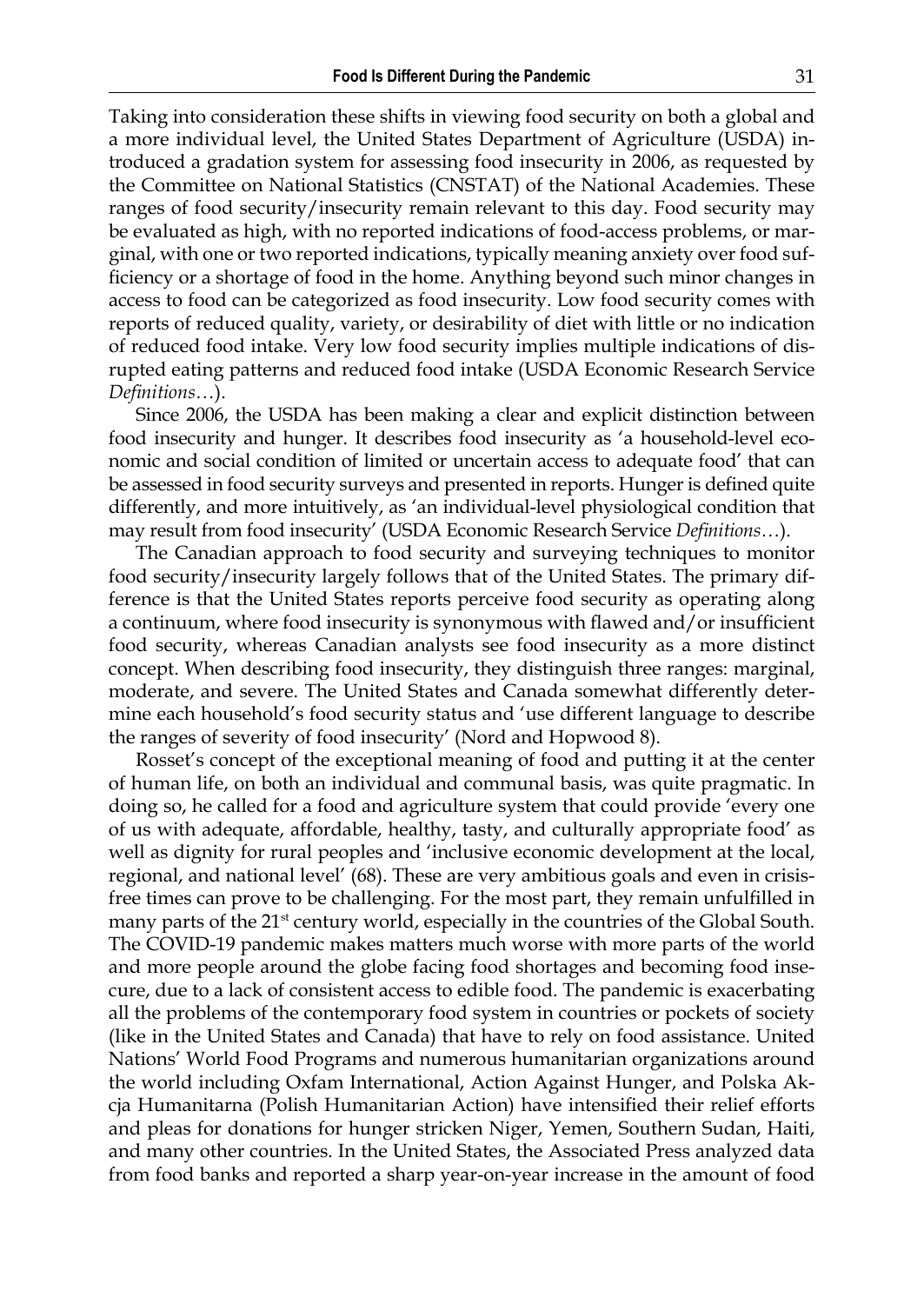distributed. Canada's reliance on food banks in providing food assistance to the needy has increased significantly during the pandemic and has been characterized as insufficient by relevant experts (Wakefield, Men and Tarasuk).

## **Food Insecurity in Highly Developed Countries Before the Pandemic**

In 2021, as billionaires, bored by pandemic travel restrictions, were preparing their personal conquests of outer space, food insecurity remained a significant global problem. Although its most drastic form can be seen and experienced in the Global South, it is accurate to say that no part of the world is free from it. Public health officials, sociologists, economists, and other academics of many disciplines in developed countries see it as a serious problem affecting economies and deepening social inequalities. Not long before the pandemic in 2019, Christina M. Pollard and Sue Booth, Australian authors who analyzed household food insecurity in developed countries, claimed it to be relatively high in most developed countries, ranging from 8 to 20% of the population (1). As Australia, Canada, Europe, New Zealand, the United Kingdom, and the United States of America pledge to make improving household food and nutrition security a public health priority, an estimated 60 million people, or 7.2% of the population of high income countries, used food banks in 2013 (1). They also stressed that food insecurity might be hidden in the developed world and as a result continued to go unreported. This might be partially due to the stigma on poverty and food shortages related to it and partially due to the lack of reliable relevant research, as well as a lack of official government statistics on food insecurity as a distinctive category, since the problem is usually lumped together with other aspects of poverty (4).

Quite valuable data on food insecurity come from the United States and Canada, which started monitoring food insecurity in 1995 and in 2004, respectively. Both countries calculate food security using the same tool—a set of questions about conditions and behaviors that are known to public health and agricultural experts to characterize households that have difficulties meeting their food needs. In the United States, it is the US Department of Agriculture that compiles and interprets the data of the Household Food Security Survey Module (HFSSM), while Health Canada, a government department responsible for national health policy, does the same in Canada within the scope of the Canadian Community Health Survey (Nord and Hopwood, Loopstra).

Similar surveys are also conducted in Portugal, Australia, England, Wales, and Northern Ireland, but not in most member countries of the European Union or the Union itself as a separate entity. Rachel Loopstra, a Canadian academic who focuses her research on household food insecurity in high-income countries, has observed that in the context of Europe and its countries, 'single-item indicators of food hardship are often included as part of larger scales used to measure material deprivation'(271). Such an approach might not be able to 'capture psychological or quantitative dimensions of going without food or of food running out,' and does not specify the duration or frequency of such experiences (Loopstra 271). In this regard, surveys conducted in the United States and in Canada are more insightful. 'Each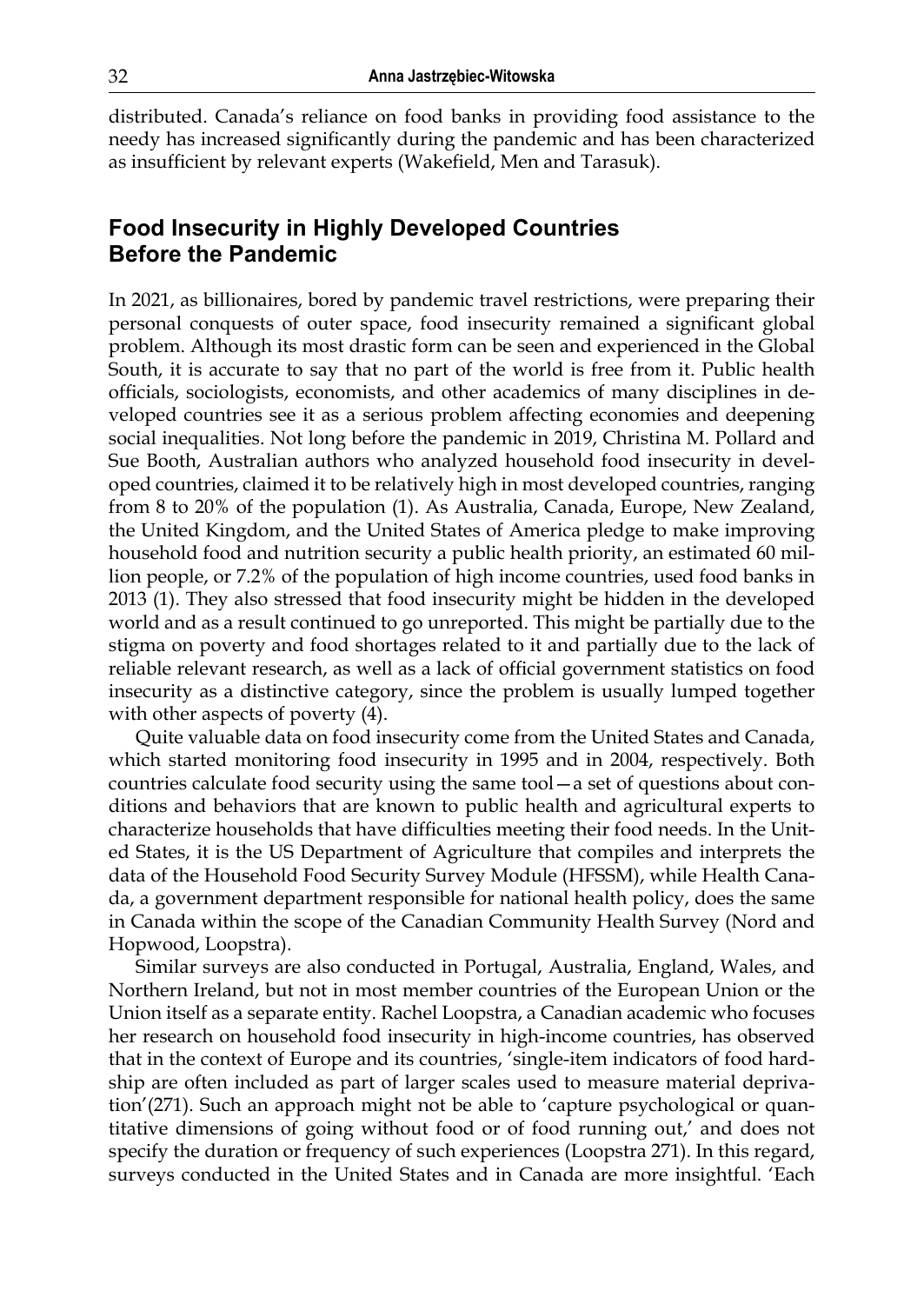question asks whether the condition or behavior occurred at any time during the previous 12 months and specifies a lack of money or other resources to obtain food as the reason, thereby excluding voluntary fasting or dieting. The series includes 10 questions about food conditions of the household as a whole and of adults in the household, and, if there are children, an additional 8 questions about their food conditions' (Nord and Hopwood 1).

#### **Pre-Pandemic Food Insecurity in the United States and Canada**

In 2008, when the global economic and food crisis dominated the attention of the international community, the USDA research duo of sociologist Mark Norwood and nutritionist Heather Hopwood compared household food security in the United Stated and in Canada. They used the most contemporary data that were available in both countries, which meant 2007 data for the United States and 2004 data for Canada. They revealed that Canadians were less likely to live in food insecure households—estimated at 7% of all households—than US residents, 12.6% of whom lived in food insecure households. The percentage of the population living in households with very low food security (characterized by self-assessed inadequacy of food intake and disrupted eating patterns) was also lower in Canada (2.4%) than in the US (3.6%)' (Nord and Hopwood III). While describing food insecurity in both countries, the authors pointed to the same demographic and economic characteristics. Those most affected by food insecurity were young adults, single parents with children at home, unemployed adults and those looking for a job, adults out of the labor force due to disability, and people living in households with no adults having completed a 2- or 4- year college education. Not surprisingly, income level was strongly associated with food security in both countries.

According to Nord and Hopwood (III), the differences in population composition and income accounted for about 15 to 20% of the overall Canada-US difference in food insecurity among adults, and 20 to 30% of the difference among children. At the time, Canada had, proportionally, more college graduates and fewer children living in single parent households. 'For very low food security, as for food insecurity, the difference in educational attainment was the main factor favoring Canada, partially offset by less favorable income and employment characteristics' (Nord and Hopwood 30). The same authors also pointed out that single men and single women were more likely to be food insecure in Canada than in the United States, suggesting that family ties played a significant role in securing food needs within Canadian households. They also addressed the possibility that the tax and food assistance systems in Canada might be having better effects on food security than they do in the United States. Nevertheless, the research concluded that a 'generally lower rate of food insecurity in Canada' cannot be determined from information collected in the household food security surveys (Nord and Hopwood 31-32).

While comparative studies between food security in the United States and Canada are not being routinely conducted, it is still possible to compare the data from them at certain points in time. Publicly accessible data on food security in 2011/2012 in the United States and Canada show that food insecurity increased in both countries. The data describing food security prior to the pandemic are also available and will be analyzed later in this paper.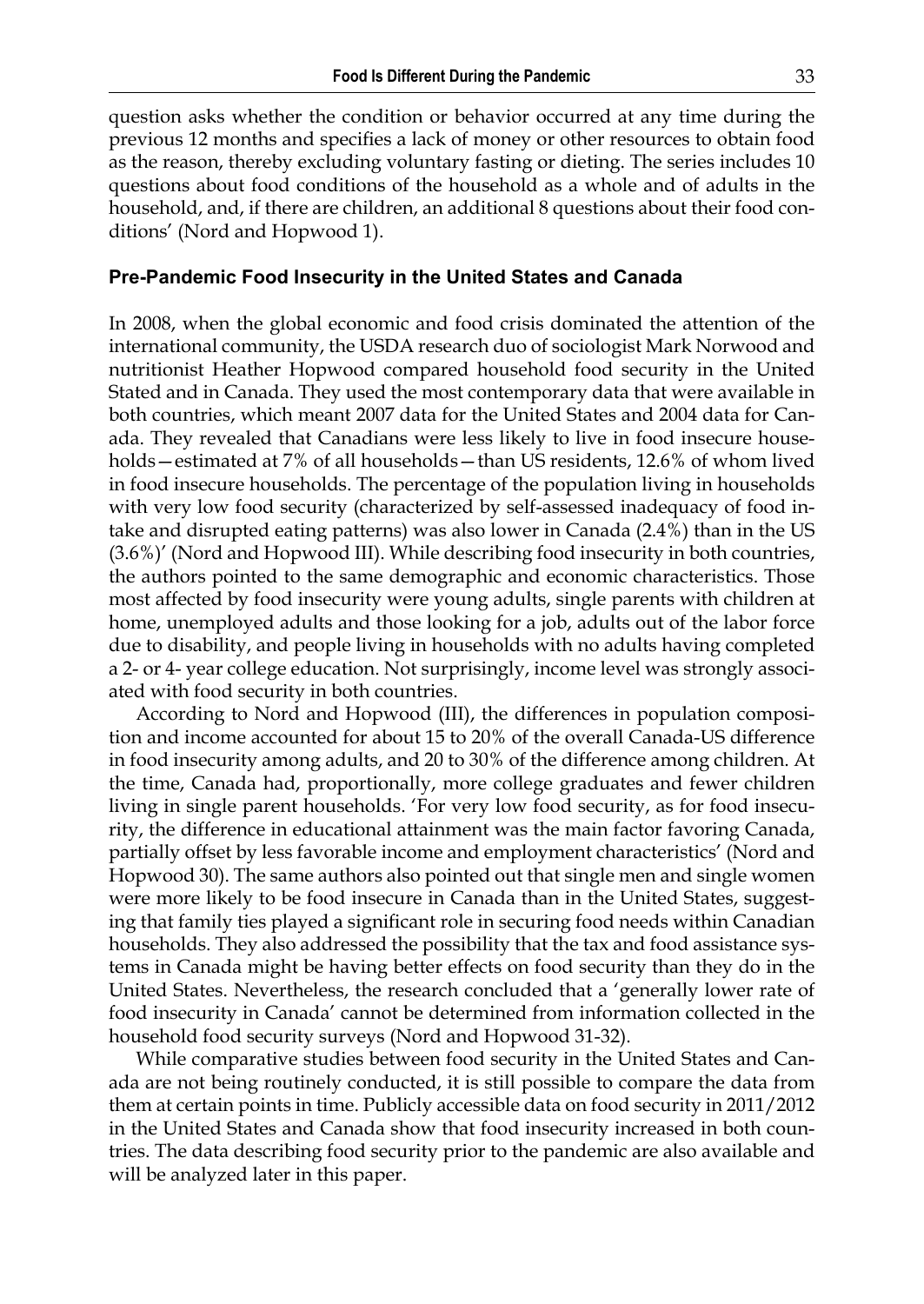In 2011, food insecurity affected 14.9% of US households and then dropped slightly to 14.5% (17.6 million households) in 2012. These percentages included 5.7% of households (around 7 million), in 2011 and 2012, with 'very low food security meaning that the food intake of one or more household members was reduced and their eating patterns were disrupted at times during the year because the household lacked money and other resources for food' (Coleman-Jensen et al. "Household…" 2012 I). The USDA research team that in 2012 included sociologists such as Alisha Coleman-Jensen and Mark Nord, as well as Anita Singh, a chief evaluator of the USDA's popular food assistance program known as SNAP (Supplemental Nutrition Assistance Program), also noted that 10% of all US households with kids were food insecure in 2011 and 2012.

At the same time, 12.6% (or 1.7 million) of Canadian households, representing 2.8 million adults and 1.15 million children under the age of 18, experienced some level of food insecurity during the previous 12 months. The food insecure households in Canada combined 2.6% of households with severe food insecurity, 6% of those with moderate food insecurity, and slightly over 4% of households with marginal food insecurity (Tarasuk et al. 8).

The increase in the percentage of food insecurity self-reported in surveys was larger in Canada than in the United States. This could be due to improved selfawareness on this matter, and/or an increased ability to overcome shame and stigma related to not having enough to eat, but the possibility of inadequate measures taken by both countries to combat food insecurity and poverty in general should not be ignored. The analyses conducted in both countries in 2012 and prior to 2008 left no room for doubt that food insecurity was strongly associated with income. In 2012, 40.9% of US households with incomes below the level of 185% of the official poverty line, which in 2012 meant the annual income of \$43,074 USD (with the federal poverty line in 2012 being \$23,283 USD) for a family consisting of two adults and two children, were food insecure. The same year in Canada food insecurity affected 69.5% of households reliant on social assistance such as welfare and disability support programs (Tarasuk et al. 11). Still, the percentage of households reporting very low food security in the United States (5.9%) was higher than the percentage of households reporting severe food insecurity in Canada (2.6%) in 2012.

Immediately before the pandemic, food security looked better in the United States than at any time in over a decade, with 10.5% (13.7 million) of households reporting being food insecure at least some time during 2019. This meant a continuous decline from a high of 14.9% in 2011 and was significantly below the 2007 pre-recession level of 11.1%. The 0.6% drop from 2018 (11.1%) was also statistically significant. Likewise in 2019, 4.1% (5.3 million) of US households reported having very low food security, which was not significantly different from 4.3% in 2018 (Coleman-Jensen et al. "Household…" 2020 V). Nevertheless, it meant a quite significant drop in comparison to the 2011 and 2012 data, when low food security, or more explicitly, significant impairment in meeting daily food needs, affected 5.7% (around 7 million) of US households.

As indicated by Coleman-Jensen ("Household…" 2020 16) and her team of researchers, rates of food insecurity in 2019 were statistically and significantly higher than the national average (10.5%) for households with children. This included all households with children (13.6%), households with children under age 6 (14.5%),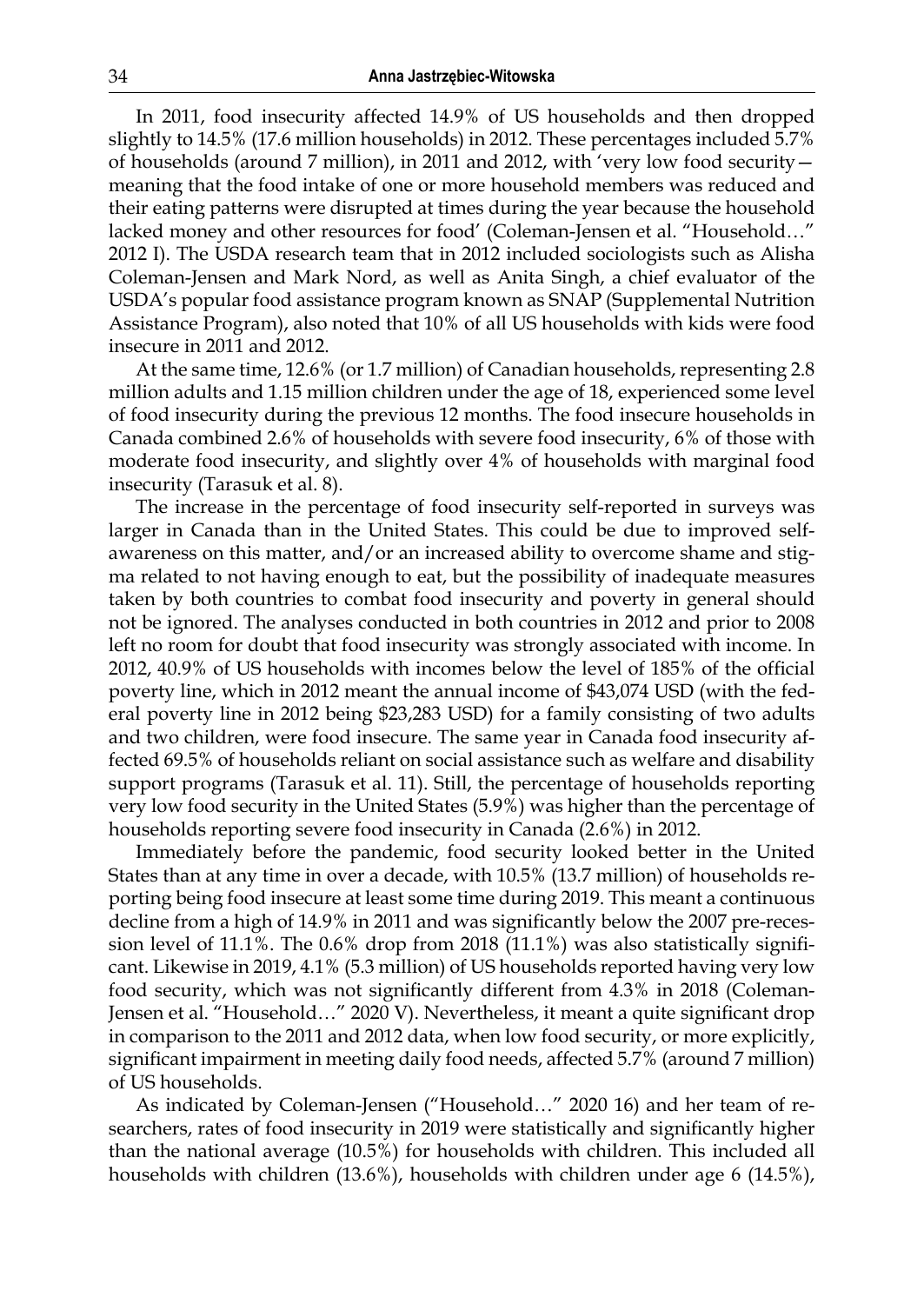households with children headed by a single woman (28.7%) or a single man (15.4%), and other households with children (17%). Singles living alone also reported higher than average food insecurity – 13% for women and 12.8% for men.

Black (non-Hispanic) households experienced 19.1% food insecurity and Hispanic households 15.6%. Family income was among the most significant factors affecting food security, as in 2019, 27.6% of households with incomes below 185 percent of the poverty threshold reported problems with food security. With the federal poverty line in 2019 being \$25,926 USD for a family of two adults and two children, an income of less than \$48,000 USD for a household of 4 would implicate a nearly 30% chance of food insecurity. A similar chance of food insecurity could be inferred for households headed by women who lived with their children. The overlap between these two factors could also be very likely and quite significant. For households living below the poverty line, the percentage indicating food insecurity was even higher – 34.5%. Suburban areas were generally more secure than large cities and rural areas. (USDA, *Food Security*).

Canadian pre-pandemic data on food security, although showing insecurity not as high in absolute numbers as in the United States, looked far more grim in percentages, especially in terms of the growing percentage experiencing insecurity since 2004. The research data closest in time to the current pandemic, the Canadian Community Health Survey addressing food insecurity, was collected in 2017/2018. It revealed that 12.7% of Canadian households had experienced some level of food insecurity in the previous 12 months. In other words, 4.4 million people, including more than 1.2 million children under the age of 18, were experiencing food security at home. Tarasuk and Mitchell, who analyzed this data, did not hesitate to call it "higher than any prior national estimate" (3). The first Canadian reports on food insecurity conducted in the early 21<sup>st</sup> century acknowledged that this problem affected 7% of households but a little over a decade later an increase in this problem of close to 6% was reported.

Canadian food insecurity percentage breakdown into the descriptive ranges is also worth further exploration. Before the pandemic, severe food insecurity, otherwise defined as an extreme level of deprivation, was experienced by 3% of Canadian households, and this represented a 0.4% increase from 2011/2012. It also indicated that out of all food insecure households, every fourth household was severely impacted by food shortages. Moderate food insecurity was reported by 5.7% of households and this indicated a small drop since 2011/2012, when it was 6%. Marginal food security was the same in  $2017/2018$  as it was in  $2011/2012 - 4%$  (Tarasuk and Mitchell 8).

A significant change in food security could be seen in just over a decade, from 2004 to 2017/2018. While the first targeted statistical studies conducted in Canada on this social and health problem initially revealed a higher likelihood of single men and women to be food insecure due to the lack of a family support system, the most recent pre-pandemic data on food insecurity in Canada showed that it was more prevalent among households with children than those without children. "In 2017- 18, 16.2% of households with at least one child under 18 years of age were food insecure, compared to 11.4% of households without a child under 18 years of age" (Tarasuk and Mitchell 10).

The socio-demographic and economic profiles of food insecure households in Canada and the United States are generally pretty similar. The most important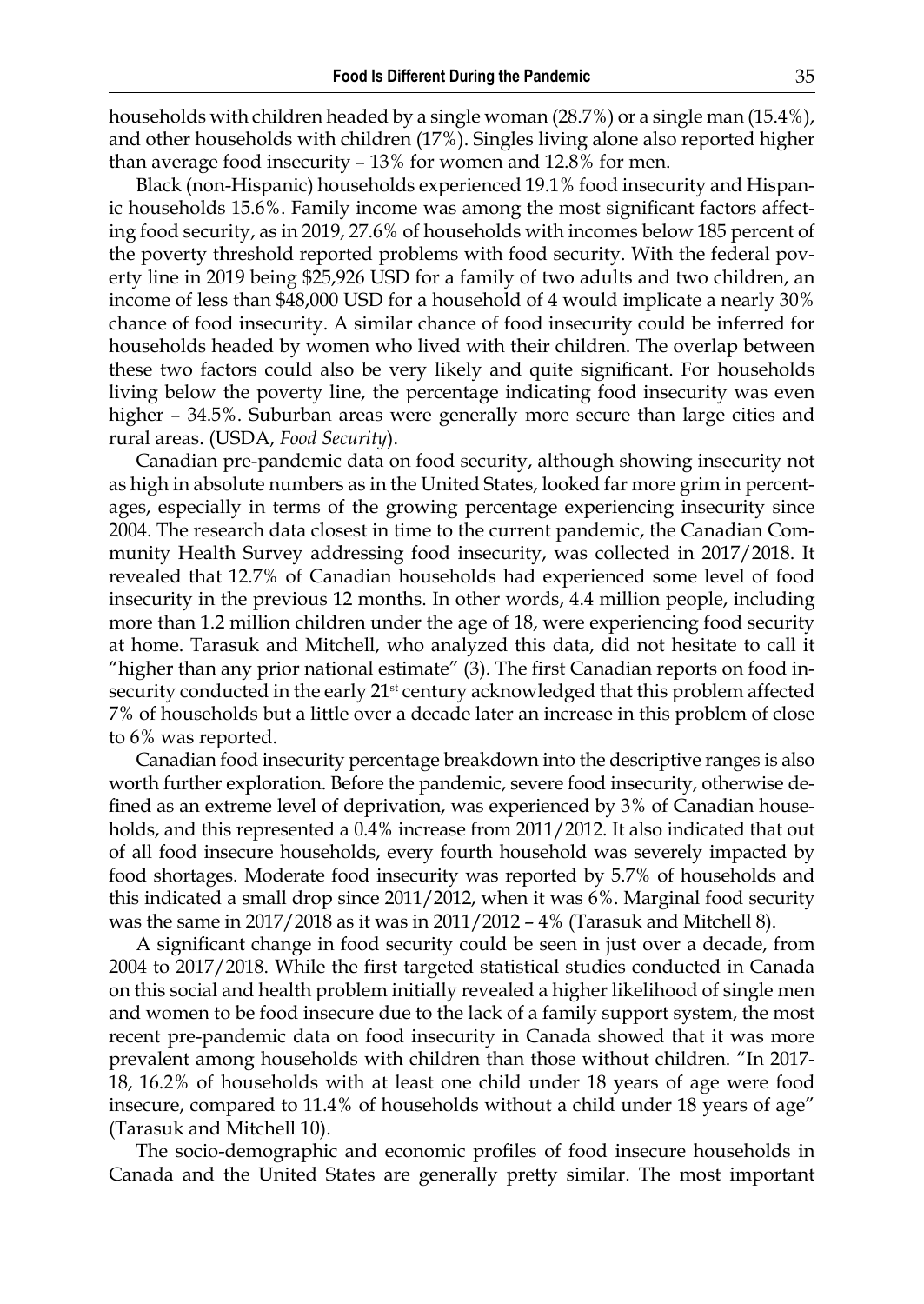markers of disadvantage are: low incomes, limited financial assets, and, most importantly, being a parent, especially a single parent. What could explain the pre-pandemic data indicating slow improvement in food security in the Unites States over the last decade and growing percentages of food insecure households in Canada? There are no clear answers. The US food programs might be more efficient and more directly targeted towards the needs of vulnerable populations than they were 10 years ago. Or perhaps some marginal food insecurity goes unreported in the United States as analyses there do not have the same high sensitivity as in Canada. The two countries most likely vary in how this problem is perceived. It is quite possible that the troubling data from Canada might be a combination of increased social awareness of the problem, de-stigmatization of household food shortages, improved surveying methodology, as well as insufficiency of Canadian public policy measures to tackle this serious public policy concern. Some analysts have wondered if Canada should introduce food assistance programs like the ones established in the United States (Gundersen et al.), namely the Supplemental Nutrition Assistance Program (SNAP), formerly known as the food stamps program, the National School Lunch Program (NSLP) and Special Supplemental Nutrition Program for Women, Infants and Children (WIC).

These programs have a long history in the United States dating back to 1939 when food stamps were first introduced by Franklin D. Roosevelt as a temporary remedy to the poverty caused by the Great Depression. Terminated in 1943, they were revived by President John F. Kennedy in 1961 in one of his first executive orders. His successor, Lyndon B. Johnson, expanded the program, signing the Food Stamp Act of 1964. "Participants were still required to purchase stamps equivalent to their normal expenditures for food. Then they received extra stamps to allow them to obtain a low-cost nutritionally adequate diet. Food stamps could be used only for items intended for human consumption with the exception of alcoholic beverages and imported foods" (Landers 1946-1947). Over the next five decades, food stamps have been revamped and the program reassessed and restructured under the already mentioned acronym SNAP.

Although SNAP and other food assistance programs have not eradicated food insecurity in the United States, some studies have indicated that adequate help through SNAP most likely played a role in reducing it. In 2009, the Obama administration introduced the American Recovery and Reinvestment Act (ARRA), which was an economic stimulus project undertaken by the government in response to the Great Recession of 2007 and included a temporary increase in SNAP benefits. Researchers (Nord and Prell III) found that low-income households eligible for SNAP improved their food security from 2008 to 2009, and a substantial share of that improvement may have been due to the increase in SNAP benefits. From late 2008 to late 2009, food expenditures in a typical (indicated by median) low-income household increased by 5.4%, with an estimated 2.2% may have resulted from the more generous SNAP benefits. Furthermore, in low-income households, the prevalence of food insecurity fell by 2.2 percentage points, and the prevalence of very low food security fell by 2.0 points. Households with income that were low, yet above the SNAP eligibility level, did not see any decline in food insecurity. These findings were also acknowledged by public health researchers (Keith-Jennings et al.) as a natural experiment, in which the effect of raising SNAP benefits was isolated to measure the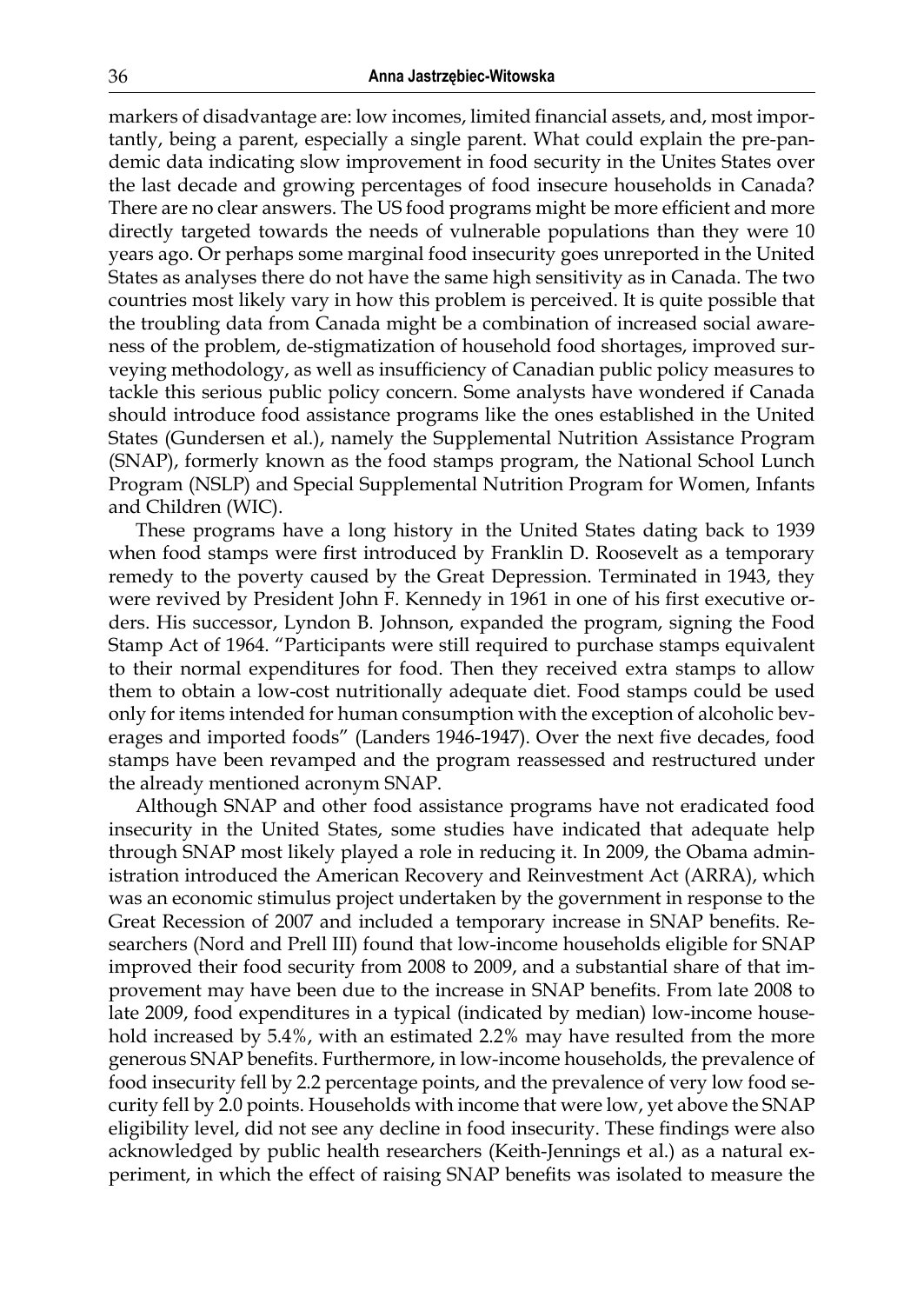effect on food insecurity. Good effects from SNAP were also noted in 2017, with acknowledgment of food insecurity being reduced by up to 30%, and even more for some populations (Keith-Jennings et al.).

The United States Department of Agriculture estimated that in fiscal year 2018 SNAP "served an average of 40.3 million people per month and issued \$60.9 billion in benefits to be spent in food stores authorized to accept SNAP benefit" (Canning and Morrison). However, analysts such as Canning and Morrison pointed out SNAP's "multiplier" effect throughout the economy, particularly the local economy, in generating incomes for those who produce food, work in food transportation, processing or marketing. When low income families spend more, other parts of the food supply chain and people connected with them, benefit as well. The USDA Economic Research Service estimates put that multiplier between 0.8-1.5 USD, under normal economic conditions. This means that every dollar spent on SNAP increases the Gross Domestic Product (GDP) by 0.8-1.5 USD. "Research also suggests that the size of the multiplier depends on economic conditions and the types of spending that take place. Spending multipliers tend to be higher during recessions, when there are underemployed resources in the economy" (Canning and Morrison). It would be inaccurate to see the benefits of food assistance as limited only to low income families as its value in dollars retained by the local community is also significant.

As noted earlier, Canada does not have any specific food assistance programs involving government subsidized food, and all types of social assistance are financial. Families that receive such help can spend it according to their needs, of which food is one of many. It could be argued that such help is more dignified and gives families more autonomy than SNAP benefits, which can only be spent on food (Ralph, Power et al.), protecting family resources for food that might otherwise be spent on other items. Opponents of the introduction of a SNAP-like program in Canada often refer to the stigma surrounding the program (Power et al.) and its high costs. They dismiss the evidence that the general character of Canadian social assistance does not keep up with the increasing costs of living (Ralph), of which the cost of food comprises a large part. While the United States has seen a moderate success from SNAP over the last ten years, and its usefulness during the pandemic has been undeniable (see the next chapter), one might wonder if Canadian opponents of such a program truly worry about the unintentional shaming of its potential recipients or worry more about the stigma for Canada on the international stage as a 'country of food stamps'.

## **The Pandemic and Food Systems of the Developed World. Eye on the United States and Canada**

#### **Panic Buying and Food Anxiety**

In early 2020, the novel Coronavirus pandemic made people anxious about food around the globe. While the underdeveloped countries once again had to face the grim reality of dependence on foreign food assistance that became less predictable and reliable, the highly developed and industrialized countries saw a lot of shopping activities indicating consumer concerns about having enough to eat in the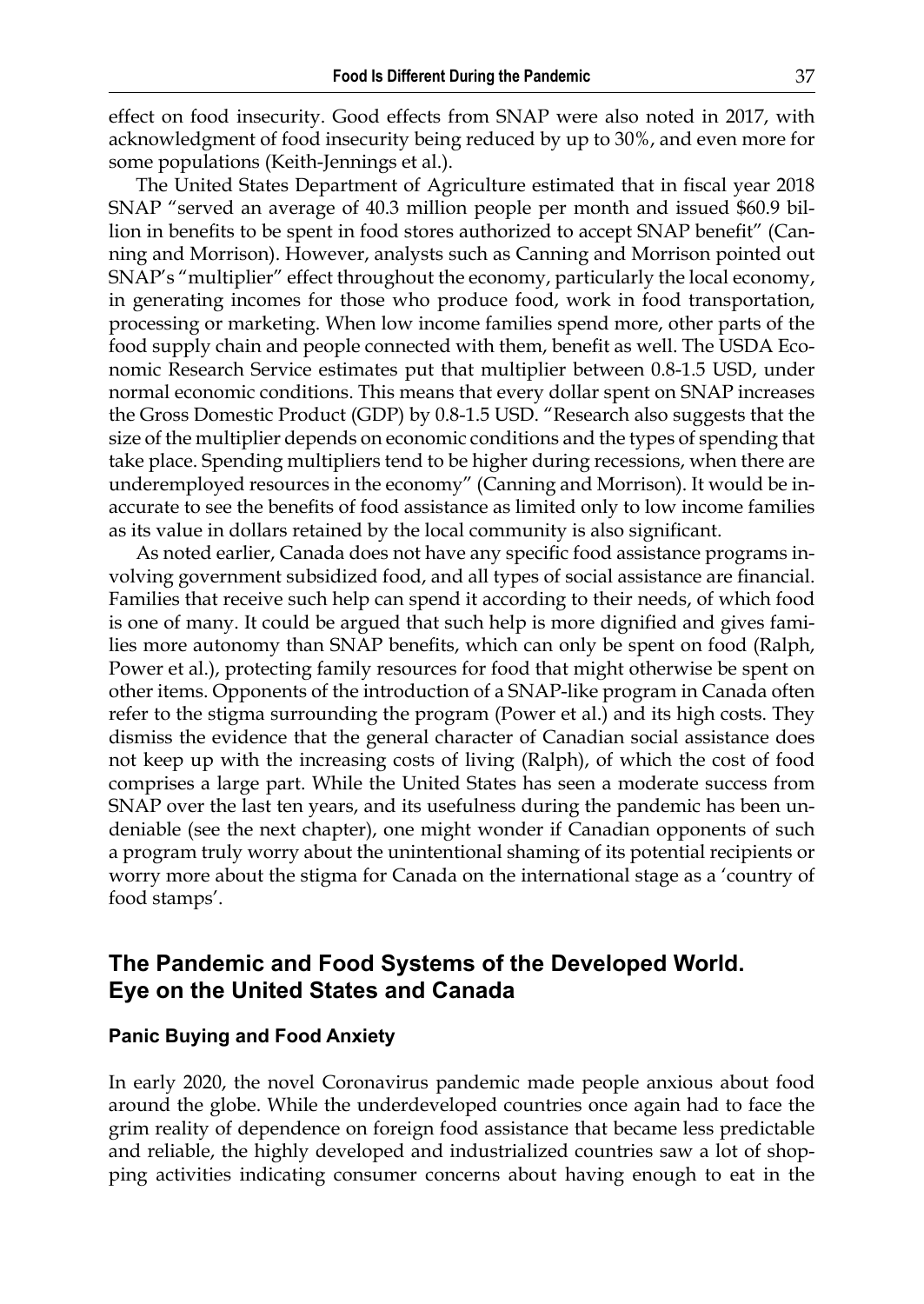upcoming days and weeks. Supermarkets in the United States, Germany, and Great Britain reported panic buying (Askew, "Coronavirus…"), even though the governments of these countries did not even come close to food rationing (although certain stores in Britain did opt to ration certain food items per customer per visit) (Alstedter and Hong). With time, as various governments in developed countries introduced lockdowns, they also started sending mixed messages to their populations, advising against buying beyond the weekly household needs yet, at the same time, urging people to take fewer trips to supermarkets and convenience stores. Stores in many countries were forced to limit the number of consumers who could be inside simultaneously. The queues in fronts of supermarkets and grocery stores became part of the everyday reality even in affluent countries. For many families, this led to challenging mental gymnastics about what food products to buy and how much. Customers in the United Kingdom did not follow the guidance to buy infrequently, contributing to supermarket chains taking special measures such as banning couples shopping together and enforcing a "one person per household" rule (Askew, "Shoppers…"). Confusion and various manifestations of erratic behavior around food could be understood as indicative of the changing perceptions of food security, particularly the availability of needed food products and their sufficient quantities during the pandemic.

Analyses of consumer behavior regarding food products during the pandemic indicated that indiscriminate stockpiling of food in many countries due to lockdowns was rather short lived. Not the same could be said about the volatility of food prices, which in many developed countries has remained high more than a year into the pandemic. Some customers switched to online food shopping to ensure safety, while others felt safer in small, local stores rather than in large supermarkets. In the long run, many customers in developed countries found themselves dealing with the economic consequences of the pandemic and adjusting the contents of their shopping carts and baskets accordingly. Many families have experienced severe cuts in household incomes during the pandemic, which in turn has affected their food budgets and shopping choices. This could lead to limited access to adequate food resources as the ability to acquire them has decreased. Additionally, pandemic-related stress has affected food preferences and buying patterns.

Certain trends in food consumptions have been identified. Some of them, such as the rediscovery of home cooking, which increased the demand for staple foodstuffs (Borsellino et al. 1-2), could be seen as beneficial to health and family relations. On the flip side, psychologists and psychiatrists have reported an increase in the frequency and severity of eating disorders symptomatology, as well as problems with access to treatment for individuals experiencing such health issues (Vuillier et al.). Links between food insecurity and binge eating disorder and bulimia during the pandemic have also been described in the literature on eating disorders. With depleted funds to purchase a sufficient amount of adequate quality food, episodes of involuntary food restriction might be on the increase. These could be followed by episodes of binge eating when the food once again becomes more available stemming from a combination of food cravings and the biological effects of restriction or starvation. The pandemic might add the additional stresses of economic and psychological uncertainty which, combined with home confinement, might lead to disordered eating. As Iranian psychiatrist Mohsen Khosravi points out in the 2020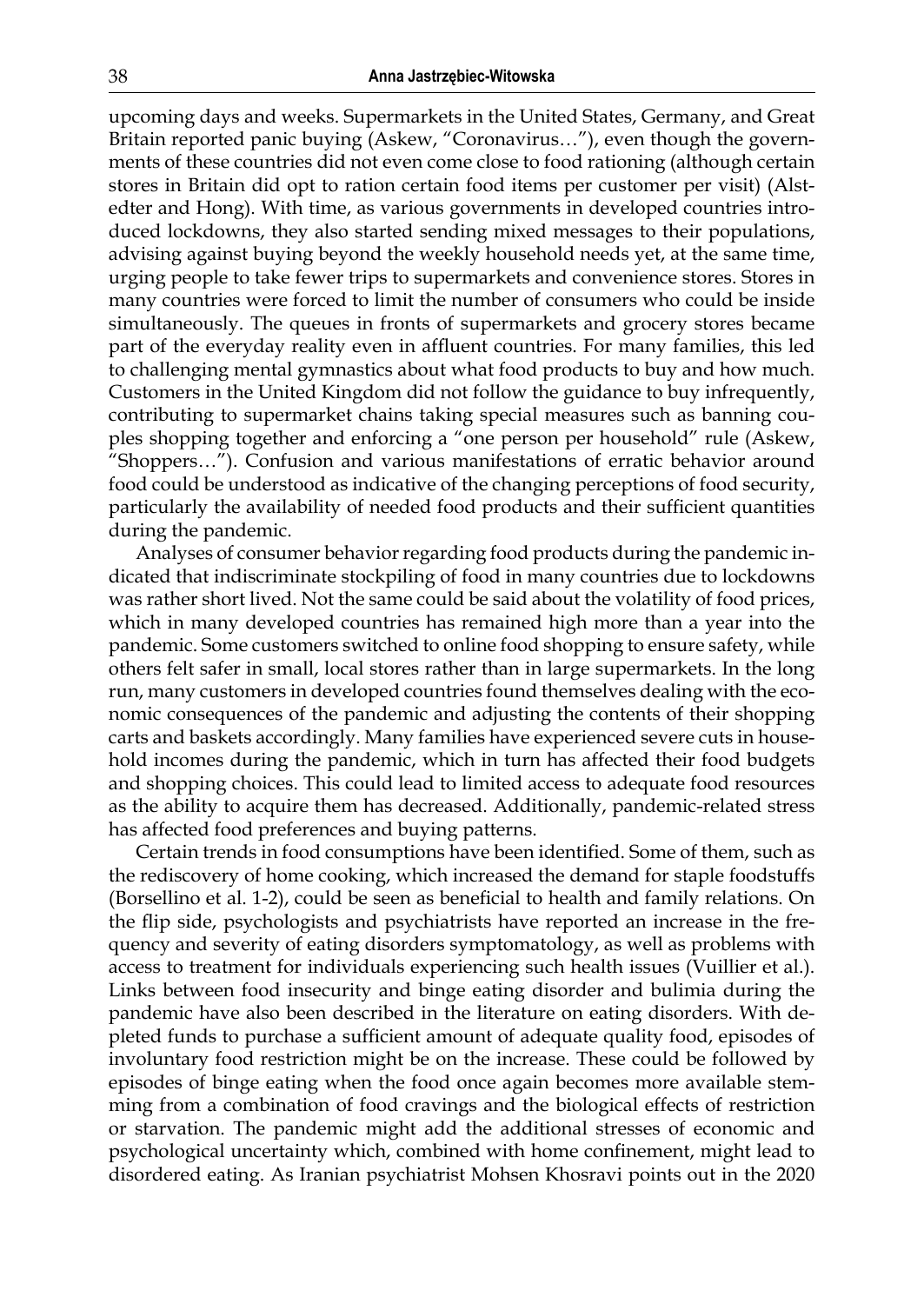Journal of Eating Disorders, "the inescapable media coverage on grocery shopping, food safety, food shortage threats, and 'how to control emotional eating'; or the focus of some online content regarding the pandemic on "how to appear perfect on a webcam", as well as at-home workout challenges, can involuntarily strengthen the eating-disorder behaviors and cognitions" (1-2).

#### **Pitfalls of the Modern Food Chains Exposed in Northern America**

The coronavirus pandemic not only affected consumers' behavior and emotions around food but also uncovered existing problems within food systems in the developed world, particularly problems with distribution, packaging, and sales. Each of the problematic areas represents an important part of modern food supply chains, which entail the path the food has to go through, starting in the field or the barn in order to end up on the dining table. In modern food supply chains, efficiency is more important than diversity, flexibility, or resilience to crisis. Each particular part of the modern food chain is codependent on the previous and subsequent ones with routinized exchange between them. This leaves very little room for adapting to unexpected situations. While discussing these matters, Canadian science writer and journalist Bob Holmes ("How Has the Pandemic Strengthened the Global Food Supply Chain?") considers the pandemic to be "a stress test for the world's food supply chain – and a preview of looming threats."

Such a test was to some extent failed by the meatpacking industry, as high rates of Coronavirus (COVID-19) outbreaks among workers in the spring of 2020 caused some meatpacking plants to temporarily shut down. Others did not shut down and downplayed the Coronavirus risks, thus gambling with the health and lives of their staff. Eric Schlosser, the acclaimed author of Fast Food Nation, noted the following in a 2020 article in *The Atlantic:* "The industry practice of making hundreds of workers stand close together at a production line—with sharp knives and a fast line speed—endangers not only their safety, but also food safety and public health. If mistakes are made, workers can get hurt, and meat can get contaminated. The huge processing facilities run by America's meatpacking companies are excellent vectors for spreading lethal strains of *E-coli,* antibiotic-resistant *Salmonella*, antibiotic-resistant *Staphylococcus aureus*, and now COVID-19" (Schlosser).

Schlosser's article notes that three USDA food safety inspectors who oversaw meatpacking plants died from COVID-19 in the spring of 2020, and nearly 200 became ill. The Midwest Center for Investigative Reporting tracked "at least **50,000** *reported positive cases tied to meat and poultry processing facilities from at least 499 outbreaks in 38 states, and at least* **259** *reported worker deaths in at least 67 plants in 29 states"*  (Chadde). These data were compiled from April 2020 to early July 2021.

Similarly to Schlosser, the reporters of the Midwest Center identified the meat industry's vulnerability to the Coronavirus as closely connected with "the same features that allow a steady churn of cheap meat [to] also provide the perfect breeding ground for airborne diseases: a cramped workplace, a culture of underreporting illnesses, and a cadre of rural, immigrant, and undocumented workers who often live and work together because few other jobs are available" (Mc Van et al.). The situation of workers improved with vaccinations but the accountability of the industry is still very much lacking.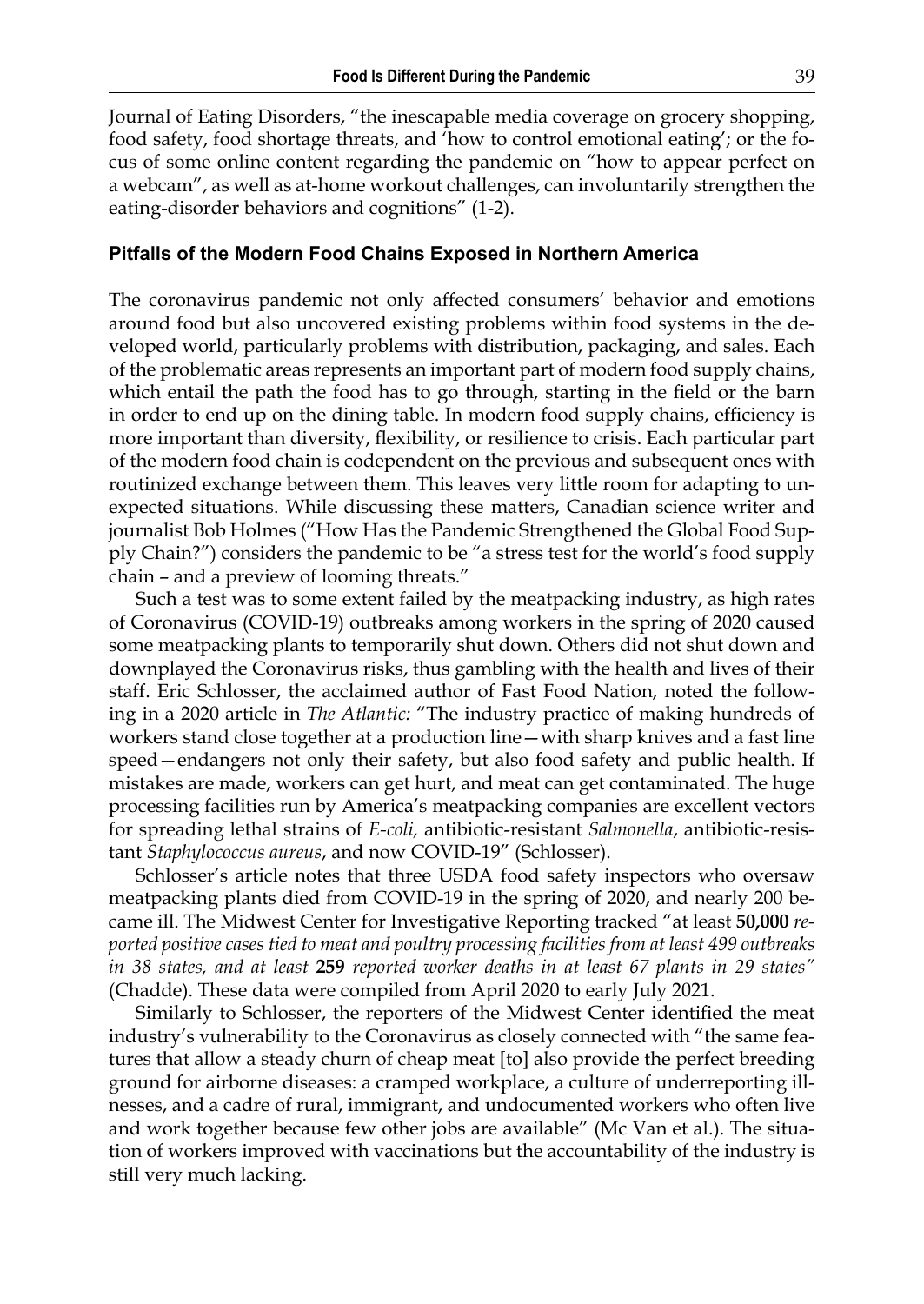As of mid-2021, the Biden administration started to implement tougher standards in food processing than those that existed under President Trump, but this appears to be a long process. Such problems are not necessarily unique to the United States. Major outbreaks affected workers in meat processing plants in Germany, France, Spain, and the United Kingdom (Reuben).

Disruption of work in meat processing plants is not just a matter between workers and their employers. The closure of such facilities in the spring of 2020 affected animal farming sectors that are located directly prior to meat processing in the industrial food supply chain. Thousands of pigs, chickens, turkeys, and cows were euthanized (or sometimes in the case of piglets, chemically aborted) as widespread plant closures led to a backlog of livestock ready for slaughter. Farmers, not able to deliver their animals to slaughterhouses at meat processing facilities, were not prepared to keep them on their farms past the usual maturity point in their lives. This was particularly the case in pork farming. Reuters writers Tom Polansek and P.J. Huffstutter, covering finances in agriculture, explained the situation as such: "Unlike cattle, which can be housed outside on pasture, US hogs are fattened up for slaughter inside temperature-controlled buildings. If they are housed too long, they can get too big and injure themselves. The barns need to be emptied out by sending adult hogs to slaughter before the arrival of new piglets from sows that were impregnated just before the pandemic."

Vulnerability of the food supply chain at the level of animal production and meat processing was acknowledged by US Agriculture Secretary Tom Vilsack when he announced that farm animal producers can receive financial assistance of 80% of the market value of the swine, turkeys, and chickens euthanized between March 1 and December 26 of 2020. Farmers were required to have "legal ownership of the animals at the time they were killed" (McCrimmon). Vilsack's position was that many farmers decided to depopulate their livestock as they had no other financially feasible option. Although not opposing compensation for animal farmers, the earlier quoted Eric Schlosser had long been known to consider such a lack of other viable options for farmers as a primary problem of the industrial meat sector. The pandemic might be convenient to blame, but hogs raised on much smaller, non-industrial farms live much longer than those in factory farms. It is the prioritizing of profits over sustainability that requires farmers to slaughter farm animals at a certain young age. In the words of Schlosser: "The fact that hundreds of thousands may have to be culled and discarded is one more sign that our centralized, industrialized food system isn't sustainable, lacks resilience, defies logic, and must be transformed."

In the United States, a slow return to normal life in 2021 meant that the country's food system would, for the time being, continue to stumble on pandemic-related production roadblocks that lead to rising food prices. In an NBC News story on growing food prices, the author Martha C. White ('The Price of Food…') addresses the reliance of food production in the United States 'on a mobile army of laborers, whose low pay and crowded working conditions make them uniquely vulnerable to Covid-19—a combination of circumstances that have crimped production and raised costs for producers… The combination of production bottlenecks and demand spikes have culminated in higher prices, especially for meat.' White argues that while large supermarket chains are still able to maneuver prices in order to mitigate the worst of market chain disruptions caused by the pandemic, small grocers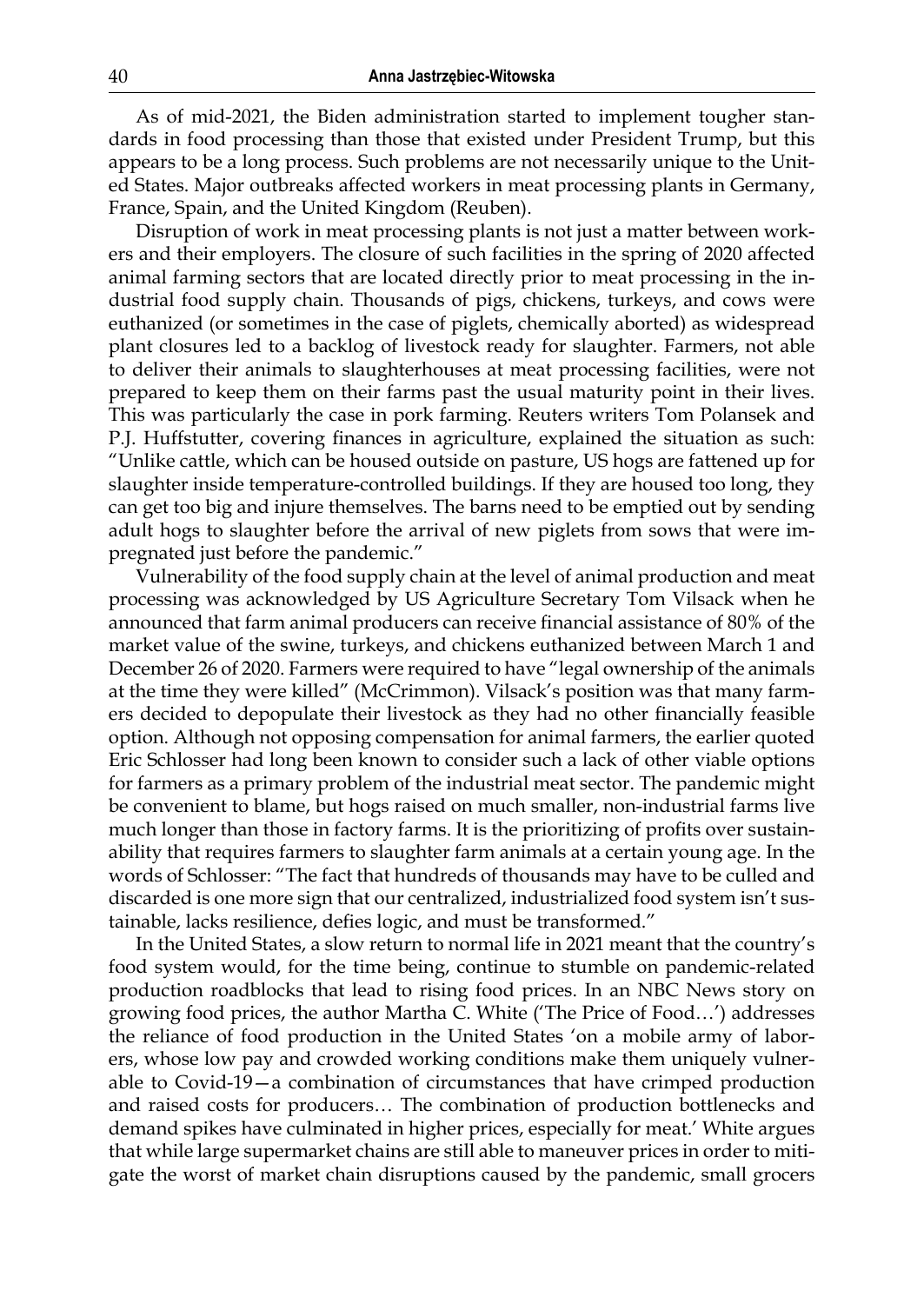and corner stores do not have the resources to do so. They are being forced to increase their retail prices due to the higher costs they are incurring. As a result, customers have to pay higher prices, which increases the anxiety of low-income families surrounding their ability to afford food in sufficient quantities. Consequently, this becomes a matter of food security, mostly in terms of food access, that the pandemic is taking away from an unprecedented number of people in such highly developed countries as the United States and Canada.

#### **COVID-19 Challenges of Food Access and Food Availability in the United States and Canada**

In more developed countries during ordinary times, food access usually presents a bigger challenge to food security than food availability. The latter is generally abundant, with the exception of areas lacking proximity to well-stocked food stores (increasingly referred to as 'food deserts'). Undoubtedly, the COVID-19 pandemic has increased the role of food availability in food security problems with temporary disruptions in the supply of some food products, particularly in the meat sector, but this has not thus far translated to 'long-term food shortages or a fundamental breakdown in the supply chain' (Johannson). These shortages, however, contributed to an increase in the retail prices of meat, eggs, and baked goods in the spring of 2020, which greatly affected food access for the more vulnerable pockets of society. Things deteriorated further in October 2021, especially in the United States with restaurants facing disruptions in supplies of meats and vegetables and grocery stores struggling to keep their shelves stocked as non-perishable food products such as canned or frozen vegetables and pasta continue to be in high demand (Rinelli). Still, according to information posted on the USDA website that was current and relevant in early November 2021, there were 'no nationwide shortages of food although in some cases the inventory of certain foods at your grocery store might be temporarily low before stores can restock' (USDA 'Food Supply Chain'). In real life terms, this could mean a limited variety of products or temporary issues with obtaining particular products but no serious infringement on availability in the food system. Therefore, food access as determined by financial means still remains more critical to food security than availability. But there is no denying their interdependence as interruptions and reductions in the supply of certain food products drive their prices up and this has been a constant concern since the beginning of the COVID-19 pandemic.

In the United States, the Bureau of Labor Statistics (BLS) revealed that in 2020 'the food price index increased 1.5% in April, following a 0.3% increase in March. The index for meats, poultry, and fish rose sharply by 4.3% and the cereal and bakery index increased 2.9%, its largest monthly increase ever recorded by BLS' (Johannson). In Canada, an increase in food prices related to food supply disruptions were revealed in the 11th edition of *Canada's Food Price Report* published in 2021 by Dalhousie University and the University of Guelph. In 2020, overall food prices increased by 2.7%, with the price of meat increasing by 6.1%, dairy products by 3.1%, and vegetables by 2.4% (*Canada's Food Price Report 2021* 7). The report predicted a further 3-5% in spikes of general food prices in 2021, with the prices of various meats going up by 4.5-6.5%. Similar increases were expected for vegetables, while bakery products were expected to cost 3.5–5.5% more than in 2020. For dairy products, these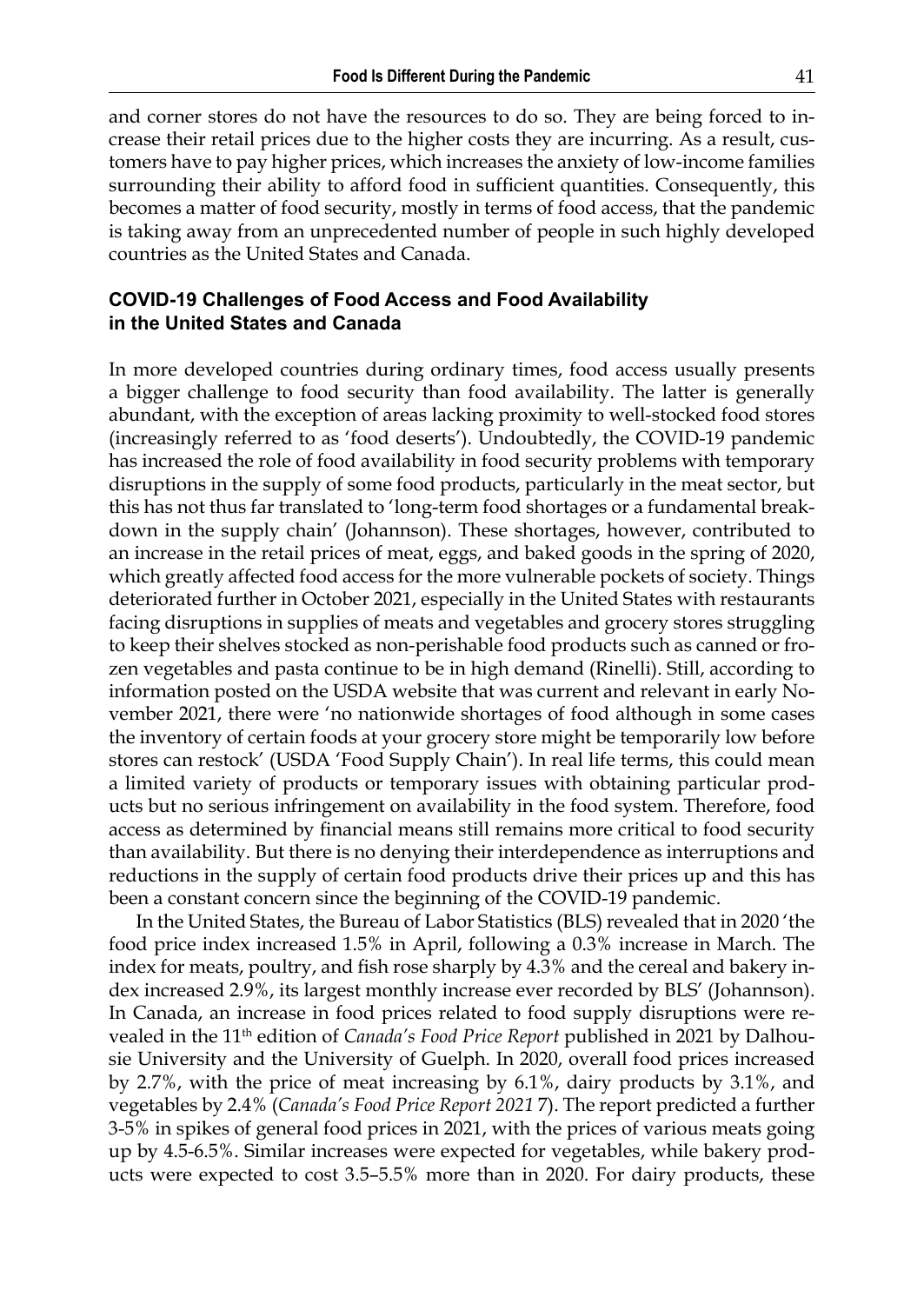increases were estimated to be between 1 and 3%. In 2021, a hypothetical Canadian family of four, consisting of two opposite sex adults aged 31-50, a girl (age 9-13) and a boy (age 14-18), was expected to spend \$695(CAD) more on food than in 2020. The food inflation rate was anticipated to outpace the general inflation rate (*Canada's Food Price Report 2021* 4-5).

The significant increases in food prices in both countries during this pandemic have had a tremendous impact on food access, as they are often combined with individual and family income losses due to lay-offs, reduced hours, business closures, sick leaves, or even COVID-19 hospitalizations and/or deaths of family members. Despite the fact that problems with the availability of certain food products did not last long, they still brought long-lasting effects on food access through growing prices. The limited availability of certain food products complicates food access but ultimately, people are able to adjust their dietary habits if they have financial means to obtain a sufficient quantity of food. Losing food access in an economic sense means an inability to feed oneself or one's family and, in developed countries, is the most prevalent cause of food insecurity. During the COVID-19 pandemic, this unwelcome social problem has reached a level unseen in the United States and Canada since the 1930s.

#### **Food Insecurity Dynamics in the United States and Canada During the Pandemic**

In the United States, where household food insecurity is regularly monitored (Pollard & Booth 4), pandemic-related food shortages experienced by Americans are reflected in statistics and in everyday life. The novel coronavirus has destroyed a sense of safety in many households, with job losses and increasing concerns over paying bills, making ends meet, and fulfilling food needs. The images of lines of cars in front of food banks have become quite common across the United States. According to Siobhan O'Grady from *The Washington Post*, the pandemic that 'unleashed the cascade of suffering' around the world also made some people in the United States resort to 'shoplifting basic necessities, including baby formula.'

In April 2020, the US Census Bureau came up with an experimental statistical tool to collect data on how people's lives have been impacted by the coronavirus pandemic from a social and economic perspective. It is called the Household Pulse Survey and takes the form of a 20-minute online survey addressing issues such as childcare, education, employment, food security, health, housing, social security benefits, household spending, consumer spending associated with stimulus payments, etc. Phase 1 of the survey ran from April 23 through July 21, 2020; Phase 2 went from August 19 through October 26 of 2020; and Phase 3 from October 28, 2020 through March 29, 2021. Almost a year later, Phase 3.1 of the Household Pulse Survey began on April 14, 2021 and ended on July 5, 2021 (US Census). In the very first survey, covering April 23 through May 5 of 2020, over 24 million adults reported not having enough to eat in the 7 days prior to taking the survey. Among them were almost 4.7 million adults who claimed that they often did not have enough to eat in the 7 days prior to taking the survey (US Census Food Table 2b, Week 1). When the same people were asked to describe their food security prior to March 13, 2020, slightly over 20 million identified as not having enough to eat prior to the pandemic.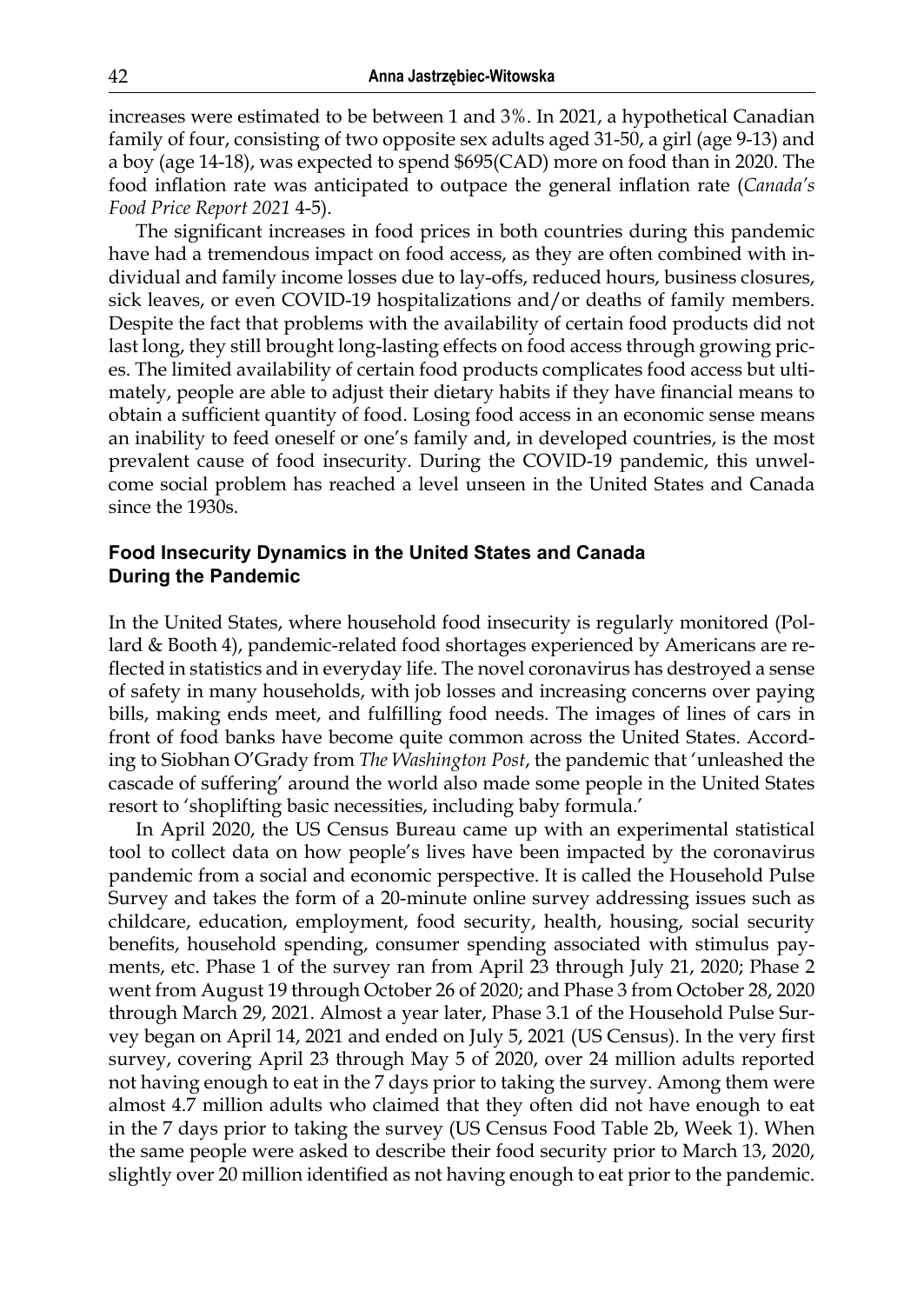This number included 4.2 adults who often felt that they did not have much to eat (US Census Food Table 2a, Week 1). It can be inferred that in the course of less than two months, over 4 million adults experienced a food insufficiency which they had not known before, and half a million among them felt it was happening rather often.

More dramatic food insecurity data were noted in Phase 3 of the Household Pulse Survey, towards the end of the year. Right before Christmas 2020, as many as 29.7 million adults reported not having enough to eat, with 7.3 million (US Census Food Table 2b Week 21) reporting that it was happening quite often. The same sample of people revealed that pre-pandemic food insufficiency was affecting 23.2 million adults, of which 6 million experienced it quite often (US Census Food Table 2a, Week 21).

Comparing the above data with the 2019 Household Food Security Report from the United States Department of Agriculture is very difficult, as the US Census Bureau is based on individual reporting of food security over the course of a year and the USDA conducts surveys among households, not individuals. As already mentioned in this paper, the USDA identified 13.7 million food insecure households in 2019 but the 2020 data pertaining to households had not yet been released by the USDA at the time of this paper's submission. While the ability to quantify the effect of the pandemic on food security in the United States and Canada would hold great value, there are qualitative indicators showing that the pandemic is taking its toll on food security in North America.

Food banks have become an important part of dealing with the pandemic in the United States and Canada alike. Both countries have seen a dramatic increase in food bank recipients, especially first-timers. Long lines in front of food banks became a rather permanent feature and in many cases food had to be distributed outside due to safety reasons (Charles, "Food Banks…", O'Grady, Wong). In April 2020, the Government of Canada announced a \$100 million contribution through the Emergency Food Security Fund to aid food banks and other charity organizations that tackled food insecurity during the pandemic. An additional \$100 million in funding was allotted to them in the fall of 2020 (Wong). Some of these charity organizations, such as the Salvation Army, which received a significant amount of government help ('Government of Canada'), are not just food assistance charities and have a much broader scope of operation.

In the United States, Feeding America, the most well-known network of food banks fighting domestic hunger, handed out 4.2 billion meals in just 7 months from March through October. It had never worked with such a quantity of meals and so many people over the course of such a short time. 'The organization has seen a 60 percent average increase in food bank users during the pandemic: about 4 in 10 are first-timers' (Cohen).

For Feeding America, which is comprised of 200 *food banks*, the data on food security from 2019 and 2020 reflected an undesirable change. 'Before the COVID-19 crisis began, more than 35 million people, including nearly 11 million children, lived in a food-insecure household' (Feeding America, "Impact…" 2020: 1). Pre-pandemic data reflected the lowest food insecurity rates in more than 20 years, but the current crisis has reversed improvements made over the past decade. In March 2021, after a year of the pandemic, Feeding America revised its estimates on food insecurity, which was expected to be experienced by 42 million (1 in 8) people in the United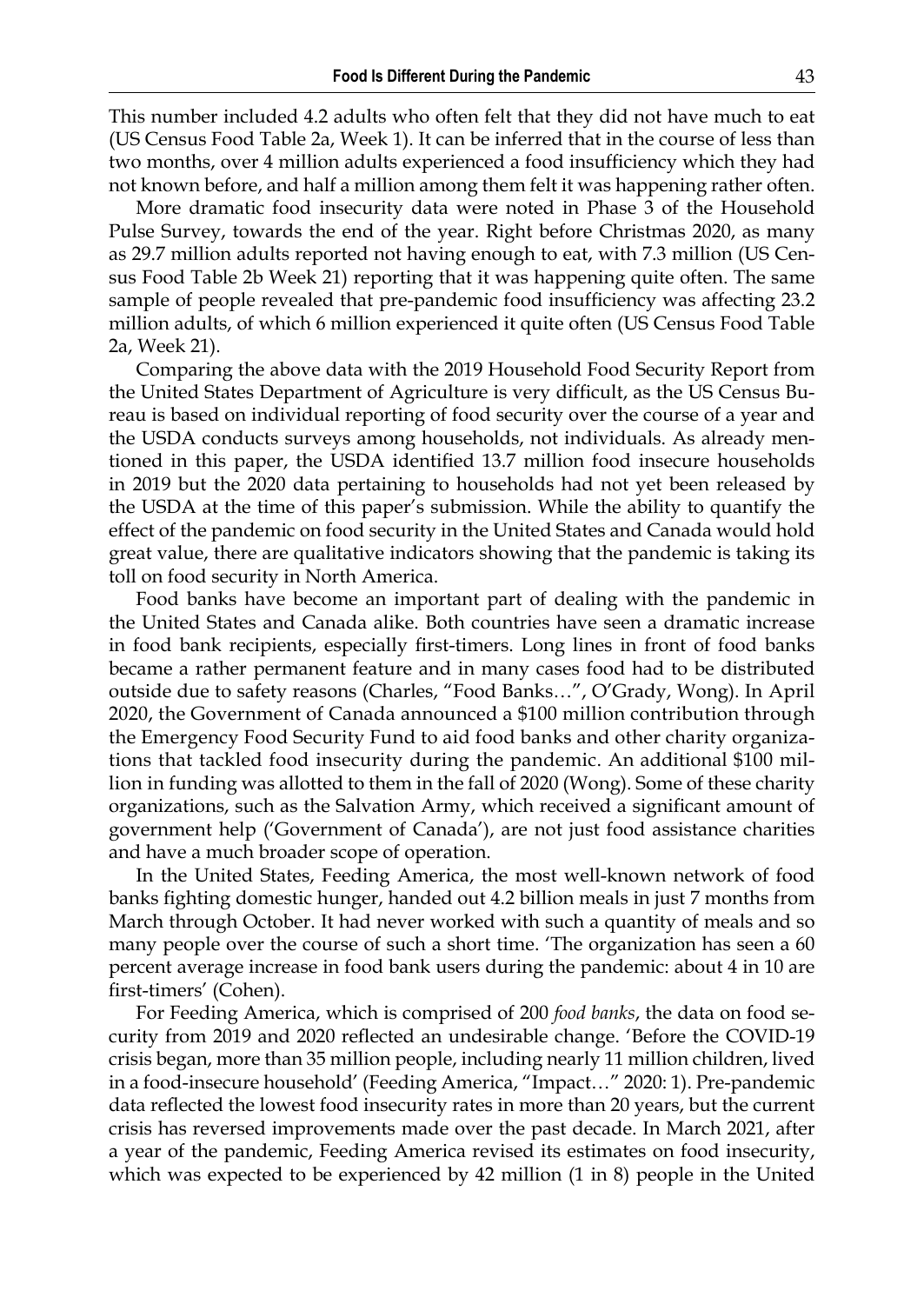States, including 13 million children by the end of 2021. For Black populations, the situation was even worse, with its projected 21% (1 in 5) of individuals possibly experiencing food insecurity in 2021 'compared to 11% of white individuals (1 in 9)' (Feeding America, "The Impact…" 2021: 1). 'In 2019, food insecurity among Black and white individuals was 19.3% and 9.6%, respectively' (Feeding America, "The Impact…" 2021: 5).

Interestingly, but perhaps not surprisingly, the staff and volunteers of food banks in the United States and Canada earned the status of heroes during the pandemic. This is much deserved, especially that they distributed about 50% more food in 2020 compared to 2019 (Parlapiano and Bui, Wolfson and Leung), while dealing with supply chain interruptions. Food banks usually operate in non-government sectors and are run by charities, and can in some instances be viewed as a form of public-private partnership. Despite their successes in providing for food-deficient households during the pandemic, they are not in a position to erase problems with food insecurity—neither in times of stability nor in crisis. 'The pandemic made clear that food banks work best as a complement to, not a replacement for, government assistance' (Parlapiano and Bui).

The closing of schools during the COVID-19 pandemic posed another problem with fighting food insecurity through the federally assisted National School Lunch Program. Many local school districts all over the United States mobilized and still provided meals to children (Wolfson and Leung). Some schools adapted to the pandemic realities by introducing a grab-and-go option, while others organized weekly deliveries. Pick-ups of three-day meal bags proved to be working for some schools in Chicago and the parents involved (Patton and Querolo). It is quite accurate to state that the pandemic brought a new appreciation for school lunches and even hope for a program of universal school lunches served to all children, regardless of family incomes. In the summer of 2020, the United States Department of Agriculture made a considerable effort to ensure that schools provided free meals to children under 18, even during the summer vacation period. Income restrictions were lifted, as well as the requirement that children eat in a group setting. Parents were permitted to pick up meals for the children (Richardson), essentially making these meals family meals. Such an opportunity was not given to schoolchildren in Canada and their families.

All the waivers easing the regulations around school lunches in the United States have been extended through September 2021, 'maintaining what has become a de facto universal school meals program' (Fu). This move has been praised by antihunger advocates and nutrition experts who are now asking policymakers to keep school breakfast and lunch free even after the COVID-19 public health emergency ends. 'The bulk of their argument is that doing so would increase access to nutritious food, reduce stigma, and cut down paperwork for schools—advantages that are all the more welcome during a crisis that has led to increased unemployment and food insecurity' (Fu). There are also food policy and community health analyses indicating that universal school lunches in schools might cost less overall than targeting students from low income families exclusively (Long et al.). In the postpandemic world, the possibility of students from various social circles and economic backgrounds bonding over food is also a valuable goal, very much worth pursuing.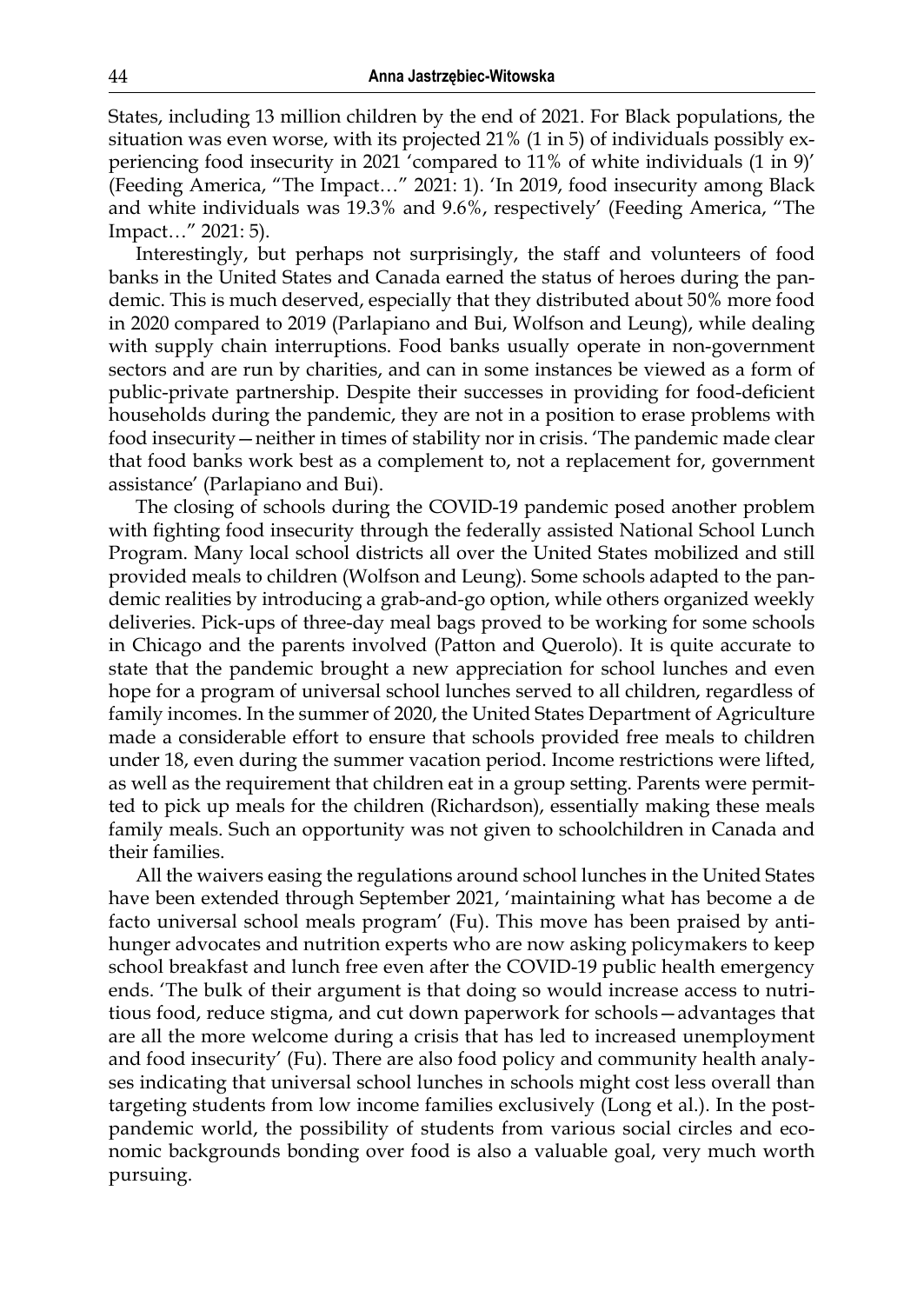In fighting food insecurity in the United States during the pandemic, SNAP proved yet again that it plays a critical role for underprivileged families. The American Rescue Plan Act included a 15% increase in SNAP benefits, which was authorized in December 2020 and then extended through September 2021 in March 2021. This means an additional \$28 USD per month per individual eligible for SNAP and for a family of four this adds up to another \$112 USD per month. 'With this increase, an individual could receive a maximum allotment (the allowance SNAP provides) of \$234 per month, while a household of four could be eligible for up to \$782 per month' (Rowan). As these dollars can only be spent on food, they could make a substantial difference in families' food expenditures, self-assessments of food security, as well as the quantity and quality of food that is served at the dinner table.

The flexibility of government-run food programs is quite important in a time of crisis. With provisions and extensions, food can reach more families. Safety concerns also play a role in adjustments of food programs to the harsh reality of a novel virus running rampant. One positive consequence of the pandemic was the roll-out of online redemption (i.e., usage) of SNAP food coupons; in the vast majority of the US before the pandemic, SNAP benefits generally required in-person transactions. With changing shopping patterns during the coronavirus crisis and many customers turning to online food shopping to minimize the risk of a potentially deadly viral infection, the use of SNAP for online purchases was tested (Tobin). It might be further integrated into the program during ordinary, more stable times, as well.

Not all government programs in the United States that were intended to fight food shortages during the pandemic were successful. One example is the Farmers to Family Food Box program created at the early stage of the pandemic, in May 2020, when the work of food processing facilities faced disruption by lockdowns and thousands of employees were fighting infections. Its idea was to purchase food from farmers who were having trouble marketing their produce, dairy products and other perishable items" (Glauber) and then channel it to the needy families through food banks and other charitable organizations. In that sense it was a two-step program overseen by the Agricultural Marketing Service of the USDA, the one that generally helps farmers sell their products, "rather than the USDA's Food and Nutrition Service, which administers food aid programs" (Charles, "How Trump's…"). Trying to achieve the multiple goals of helping farmers, preventing food waste, and alleviating household insecurities, this was an ambitious, possibly noble, but quite inefficient endeavour. The contents of food boxes varied from week to week, their prices were inconsistent, sometimes much higher than expected, which made the program quite costly. "As of March 2021, the food box program has delivered almost 150 million boxes of food to 11,000 nonprofit organizations. Between \$4.5 and \$6 billion has been spent on the program since it went into effect last May" (Glauber). This initiative, however, was particularly cherished by Ivanka Trump (Walljasper) and wellsuited for President Donald Trump, who added an extra bonus in the third round of the program in the fall of 2020: his signed letter (Lundford). Non-profit food charities were quite concerned, as such a letter could be interpreted as a campaign stunt.

Distribution of food boxes was not free of food safety concerns as there were refrigerator shortages at food banks (Charles, "How Trump's…") and other charities. Sometimes perishable food would stay without proper refrigeration (Walljasper) "for extended periods of time at distribution sites" (Glauber). So called combo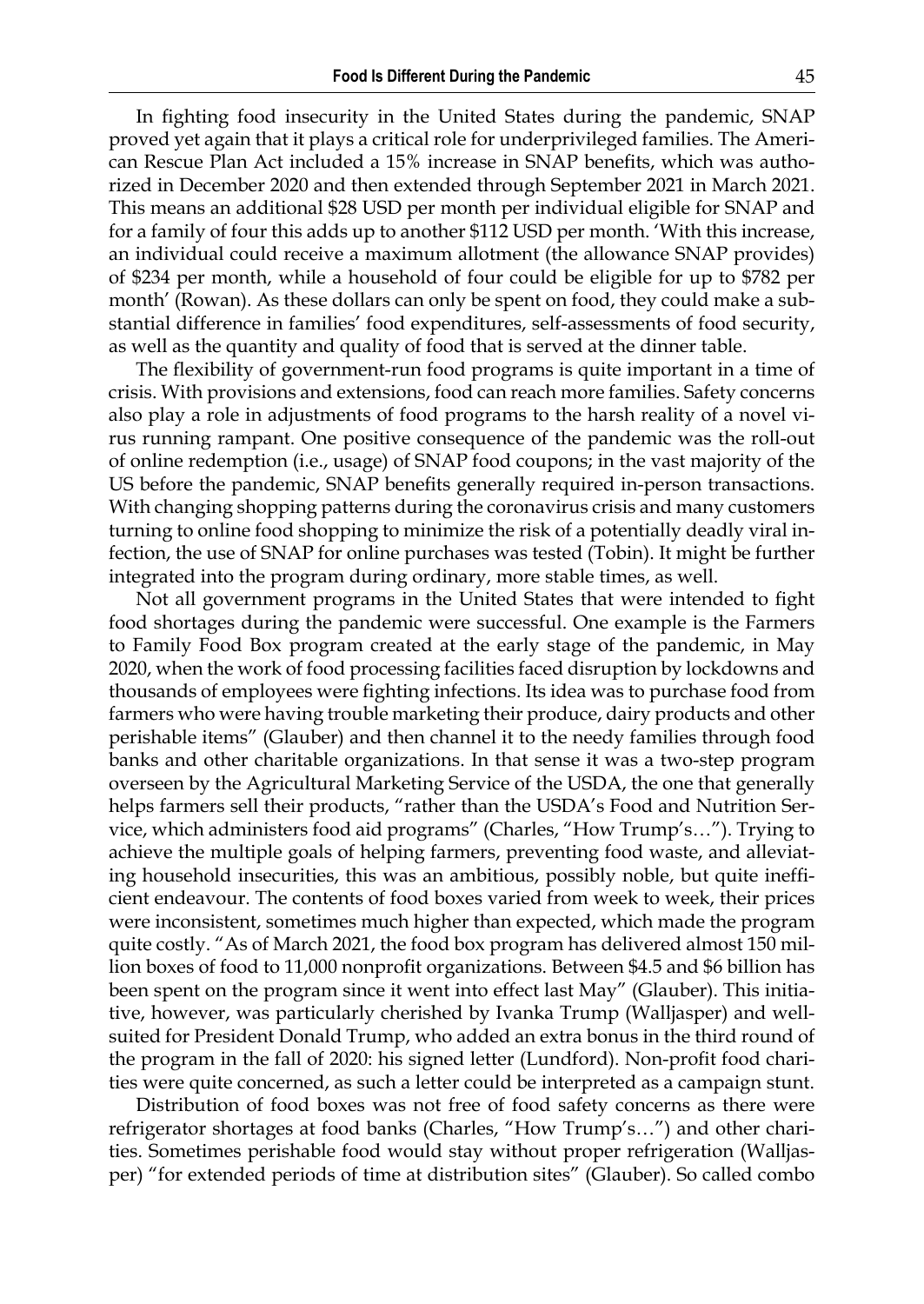boxes, which included fruit, vegetables, and dairy products often needed unpacking, sorting, and re-packing by the food pantries' staff. Those and many other costs "were often absorbed by food pantries, food banks, and other nonprofits that were already struggling to meet the increased demand for food caused by the pandemic" (Glauber). Sometimes food would get to charities in poor conditions, with liquids such as yogurt spilled or products spoiled in transit (Walljasper).

All these problems could have been overlooked if the program delivered what it promised. It did not. National distribution was quite uneven and the costs greatly outweighed the benefits of the program. The United States Department of Agriculture (USDA) hired hundreds of private companies to make a smooth passage from farmers to families in distress but many of them overcharged the government and were late with deliveries. It seemed that the program helped farmers and middlemen more than it did eligible families in need of food. In the spring of 2021, the Biden Administration reviewed the program and decided to discontinue it. Under current Secretary of Agriculture Tom Vilsack, the USDA is to focus on different initiatives to fight hunger and malnutrition in the United States (Walljasper) and the SNAP food stamps program, as well as other food distribution programs with a more successful implementation history are meant to be continued and improved upon.

In Canada, food insecurity was perhaps experienced more privately than in the United States, nevertheless, the number of Canadians having problems with meeting their daily food needs grew noticeably during the pandemic. In early May of 2020, Statistics Canada conducted a web panel survey, which was a contribution to the larger Canadian Perspectives Survey Series. The May 4-10 panel discussed here included some questions 'aimed at assessing the levels of food insecurity being experienced by Canadians. Almost one in seven (14.6%) Canadians indicated that they lived in a household where there was food insecurity in the past 30 days' (Statistics Canada 2). Such an assessment was based on a scale of six food experiences, ranging from food not lasting before there was money to buy more, to going hungry because there was not enough money for food. Overall, the surveyed Canadians reported only one negative experience, but 2% reported the most severe food insecurity, with five or all six experiences. Higher levels of pandemic-related food insecurity were reported among Canadians living in a household with children (19.2%) compared to those living with no children (12.2%). 'In particular, when compared to households with no children, Canadians living in households with children were more likely to be worried about food running out before there was money to buy more and having difficulty affording to eat balanced meals' (Statistics Canada 2). There was also a quite strong effect on food security related to work absence due to closure, layoffs, or a personal health situation related to COVID-19 infection experienced by the survey participants in the week prior to the web panel. Canadians who stayed out of work in that period of time were more than twice as likely to be food insecure (28.4%) than those who were working (10.7%) (Statistics Canada 4).

The Canadian government's measures to fight the pandemic and potential deterioration of the citizens' and residents' quality of life included taking care of health insurance for those who lost their jobs, ensuring wage replacement, and loan repayment deferrals (Robson S2-S3, S-6). 'In addition, Canadian Emergency Response Benefit (CERB) was introduced in early April 2020, providing \$500 per week for up to 16 weeks to Canadians aged 15 years or older who received at least \$5,000 in work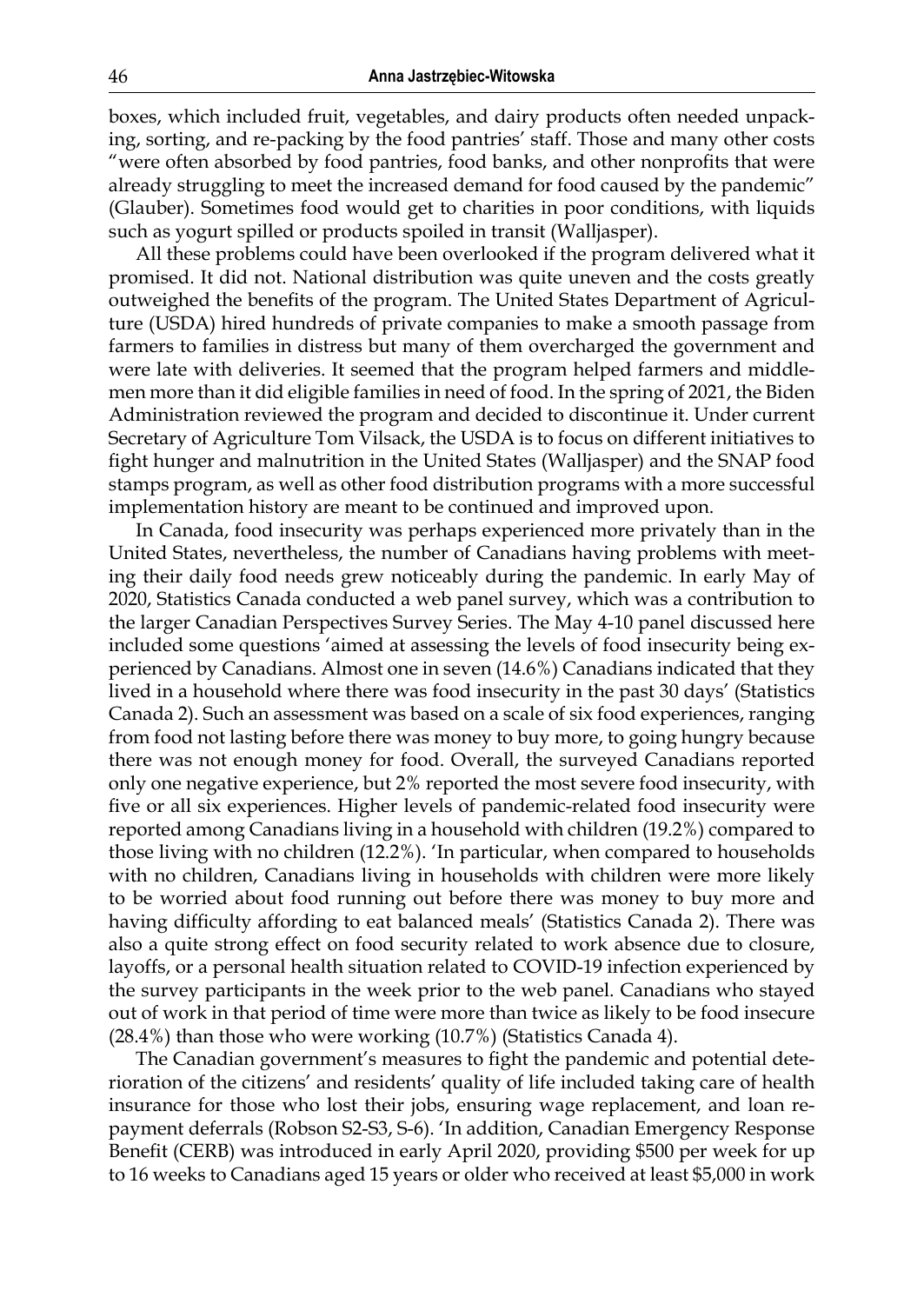income in 2019 or in the 12 months before their CERB application' (Men and Tarasuk 203). With all of these programs being very helpful, no specific government food program was introduced during the pandemic.

Observing moderate, but still insufficient, successes with fighting food shortages in low-income families through government programs that proliferated in the United States during the COVID-19 pandemic, numerous food policy experts in Canada were becoming frustrated by the lack of distinct government-run food help programs and the continued placement of food security in the hands of nongovernment organizations. COVID-19 proved this to be particularly cumbersome as the 'vast majority of food-insecure households did not report receiving any charitable food assistance' (Men and Tarasuk 202). In the past, a lack of government control over social programs delegated to charities and churches proved to be problematic with the most horrific example being the residential schools for indigenous children. As food aid remains a domain of non-government organizations today, the scenario for similar abuses is very unlikely, it might well be an example of the Canadian government's avoidance of dealing with problems head on. Such an argument could be supported by a food policy study conducted in 2019 indicating that 'food charity is not an effective means to manage, let alone reduce, household food insecurity… Persistent unmet food needs and significant levels of food deprivation are commonly reported among food bank users despite the receipt of assistance' (Men and Tarasuk 204).

Some essential human needs like food are too important to remain outside of the government's domain. A lack of free school lunches for kids from food‑insecure households goes against the popular belief that Canada is a country where basic human rights are highly valued. Researchers such as Fei Men and Valerie Tarasuk, quoted several times in this work, have called for more 'adequate and secure financial support for low-income households' to reduce food insecurity and other repercussions of the pandemic on food access by vulnerable families (2018). Their evaluation of government measures to address increased poverty during the pandemic deemed these efforts as positive but quite insufficient, especially that increased funding for charities had an inconsistent effect on the fulfillment of food needs for specific populations.

## **Conclusions**

Food is, indeed, different during a pandemic. With so many ways to look at food as a nutrient, as a human need, and as a social justice issue—the current pandemic has been a stark reminder that food can never be taken for granted. The coronavirus crisis has put some severe strains on the world's food system, but it did not turn it upside down. Globally, the food insecure nations have become even more insecure, and some of the First World problems with acquiring food during the pandemic might not be understood by, and appear rather trivial to, the developing world.

Yet, human experience with food in a pandemic is more complicated than the dichotomy of haves and have-nots in a global sense. In highly industrialized countries food insecurity is a real public health problem. So is the prevalence of eating disorders, their onsets, relapses, and intensification during a pandemic. The spectrum of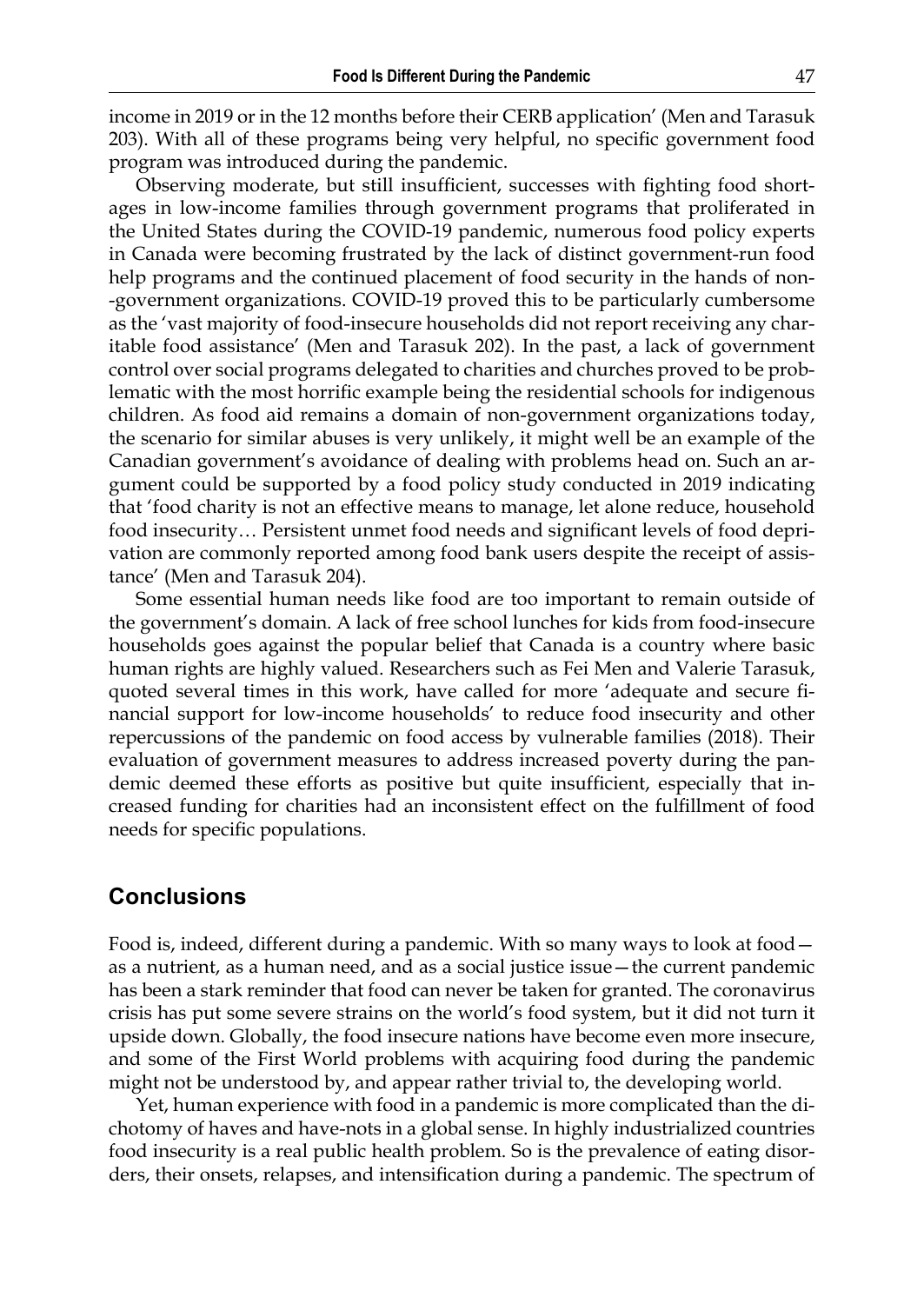these problems include increased anxieties about having enough to eat, not being able to predict when the next meal will be available, as well as about having too much to eat in times of decreased physical activities.

Access to food, its availability on the market (regional and more local) in the United States and Canada, has generally been reflecting social inequalities to a greater extent than it has social diversity. Decisions on what to eat, although influenced by ethnicity, cultural belonging, health concerns, and chosen lifestyles, have always been directly linked to one's purchasing power. This power has been greatly weakened by the COVID-19 pandemic in many households in the United States and Canada alike, and governments found it necessary to step in.

In the United States, existing food programs were expanded and new ones were introduced. Some of them turned out to be not so cost-effective and successful as expected, such as the USDA Farmers to Families Food Box Program, and were therefore discontinued. Others, that had been running for years, were improved and gained new, more favorable recognition. In Canada, the government increased general anti-poverty funds available to low-income families and made some employment-related programs more flexible. Food security problems were handled, as usual, through charitable organizations, especially the food banks. This proved insufficient, and re-invigorated calls for specific, government-run food programs.

 Among the consequence of the pandemic that could be seen as having side-effect benefits was the roll-out of online access/redemption usage for recipients of food coupons under the nationwide Supplemental Nutrition Assistance Program (SNAP) in the vast majority of the US, as well as a better appreciation of this program. The same could be said about the USDA-funded school lunches, which food justice advocates would like to see as universal in schools and available to children of all economic backgrounds.

The COVID-19 pandemic has been a very unkind specter to the contemporary global food system. While augmenting the existing problems with food security in a global and local sense, it has also presented a new array of problems that global as well as local supply chains might be prone to. Finally, it showed that the food system needs changes to ensure sufficiency and access to food around the globe, as well as the affirmation and practical implementation of the right to food that needs to be formally recognized as a basic human right.

## **References**

- Altstedter, Ari and Jinshan. "Why People Are Panic Buying as Coronavirus Spreads". *Time*, March 10, 2021, https://time.com/5800126/panic-buying-coronavirus.
- Askew, Katy. "Coronavirus: Europe Calls for Calm as Food Shortages Fears Spark Panic Buying". *Food Navigator*, March 16, 2020, https://www.foodnavigator.com/Article/2020/03/16/ Coronavirus-Europe-calls-for-calm-as-food-shortage-fears-spark-panic-buying.
- Askew, Katy. "Shoppers Ignore Government COVID-19 Advice to Shop Infrequently: Data". *Food Navigator*, April 3, 2020, https://www.foodnavigator.com/Article/2020/04/03/ Shoppers-ignore-government-COVID-19-advice-to-shop-infrequently-Data.
- Borsellino, Valeria, et al. "Covid-19 Drives Consumer Behaviour and Agro-Food Markets Towards Healthier and More Sustainable Patterns". *Sustainability*, vol. 12, no. 20, 2020, [https://doi.org/10.3390/su12208366.](https://doi.org/10.3390/su12208366)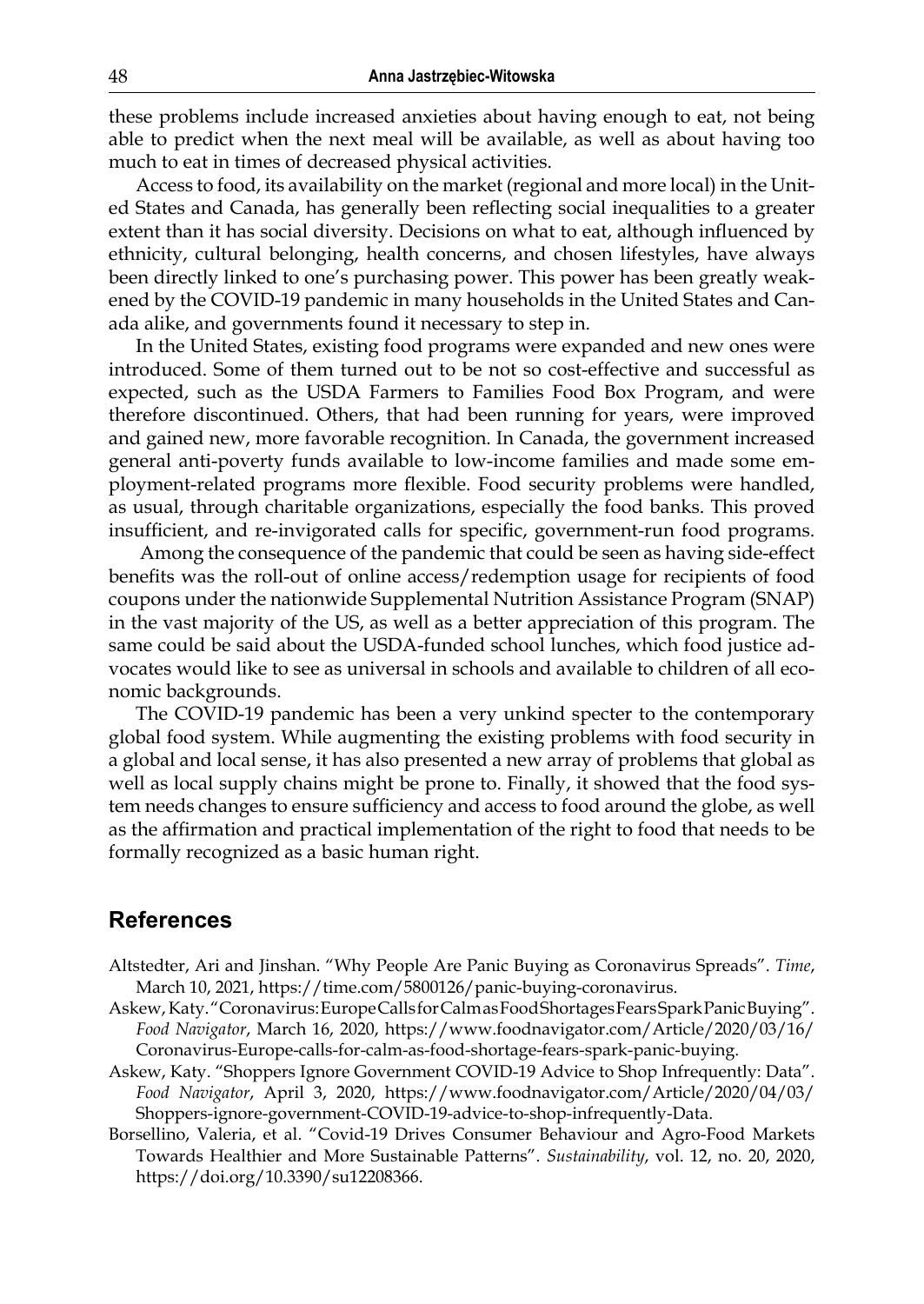- *Canada's Food Price Report 2021*, edition 11. Dalhousie University, University of Guelph, https://cdn.dal.ca/content/dam/dalhousie/pdf/sites/agri-food/Food%20Price%20Report%202021%20-%20EN%20(December%208).pdf.
- Canning, Patrick and Rosanna Mentzer Morrison. "Quantifying the Impact of SNAP Benefits on the US Economy and Jobs". *Amber Waves: The Economics of Food, Farming, Natural Resources, and Rural America*. United States Department of Agriculture, Economic Research Service, no. 6, July 2019, https://www.ers.usda.gov/amber-waves/2019/july/ quantifying-the-impact-of-snap-benefits-on-the-us-economy-and-jobs.
- Chadde, Sky. "Tracking COVID-19 Impact on Meatpacking Workers and Industry". Midwest Center for Investigative Reporting, Inwestigatemidwest.org, April 16, 2020, Updated July 6, 2021, https://investigatemidwest.org/2020/04/16/tracking-covid-19s-impacton-meatpacking-workers-and-industry/.
- Charles, Dan. "Food Banks Get the Love, But SNAP Does More to Fight Hunger". *The Salt*, *National Public Radio*, May 22, 2020, https://www.npr.org/sections/thesalt/2020/05/22/859853877/food-banks-get-the-love-but-snap-does-more-to-fighthunger?t=1627927898870.
- Charles, Dan. "How Trump's Food Box Initiative Overpaid and Underdelivered". *National Public Radio*, September 3, 2020, https://www.npr.org/sections/health-shots/2020/ 09/03/907128481/how-the-usdas-food-box-initiative-overpaid-and-under-delivered.
- Cohen, Sharon. "Millions of Hungry Americans Turn to Food Banks for the First Time". *Associated Press. Public Broadcasting Corporation*, December 7, 2020, https://www.pbs.org/ newshour/economy/millions-of-hungry-americans-turn-to-food-banks-for-first-time.
- Coleman-Jensen, Alisha, et al. "Household Food Security in the United States in 2012". Economic Research Report no. 155, United States Department of Agriculture, 2013, https:// www.ers.usda.gov/webdocs/publications/45129/39937\_err-155.pdf?v=0.
- Coleman-Jensen, Alisha, et al. "Household Food Security in the United States in 2019". Economic Research Report no. 275, United States Department of Agriculture, 2020, https:// www.ers.usda.gov/webdocs/publications/99282/err-275.pdf?v=9229.6.
- Feeding America. "The Impact of the Coronavirus on Food Insecurity in 2020". October 2020, https://www.feedingamerica.org/sites/default/files/2020-10/Brief\_Local%20Impact\_10.2020\_0.pdf.
- Feeding America. "The Impact of the Coronavirus on Food Insecurity in 2020 & 2021". March 2021, https://www.feedingamerica.org/sites/default/files/2021-03/National%20Projec tions%20Brief\_3.9.2021\_0.pdf.
- Fu, Jessica. "The Pandemic Has Made Universal School Meals the Norn: This Model Could Help Cafeterias Save a Lot of Money over Time". *The Counter*, March 11, 2021, https:// thecounter.org/universal-school-meals-usda-lunch-covid-29-biden/.
- Glauber, Joseph. "Ending the Food Box Program Was the Right Move". *The Hill*, April 19, 2021, https://thehill.com/opinion/finance/549059-ending-the-food-box-program-wasthe-right-move.
- "Government of Canada Rolling out \$100 M in Added Support to Food Security Organizations During COVID-19 Pandemic". *Agriculture and Agri-Food Canada,* December 18, 2020, https://www.canada.ca/en/agriculture-agri-food/news/2020/12/government-of-canada-rolling-out-100m-in-added-support-to-food-security-organizations-during-covid-19-pandemic.html.
- Gundersen, Craig, et al. "Food Assistance and Food Insecurity: Implications for Canada in Light of the Mixing Problem". *Empirical Economics*, vol. 52, no. 3, 2017, pp. 1065-1087, https://doi.org/10.1007/s00181-016-1191-4.
- Hazzard, Vivienne, et al. "Food Insecurity and Eating Disorders: A Review of Emerging, Evidence". *Current Psychiatry Reports*, vol. 22, no. 12, 2020, [https://doi.org/10.1007/](https://doi.org/10.1007/s11920-020-01200-0) [s11920-020-01200-0.](https://doi.org/10.1007/s11920-020-01200-0)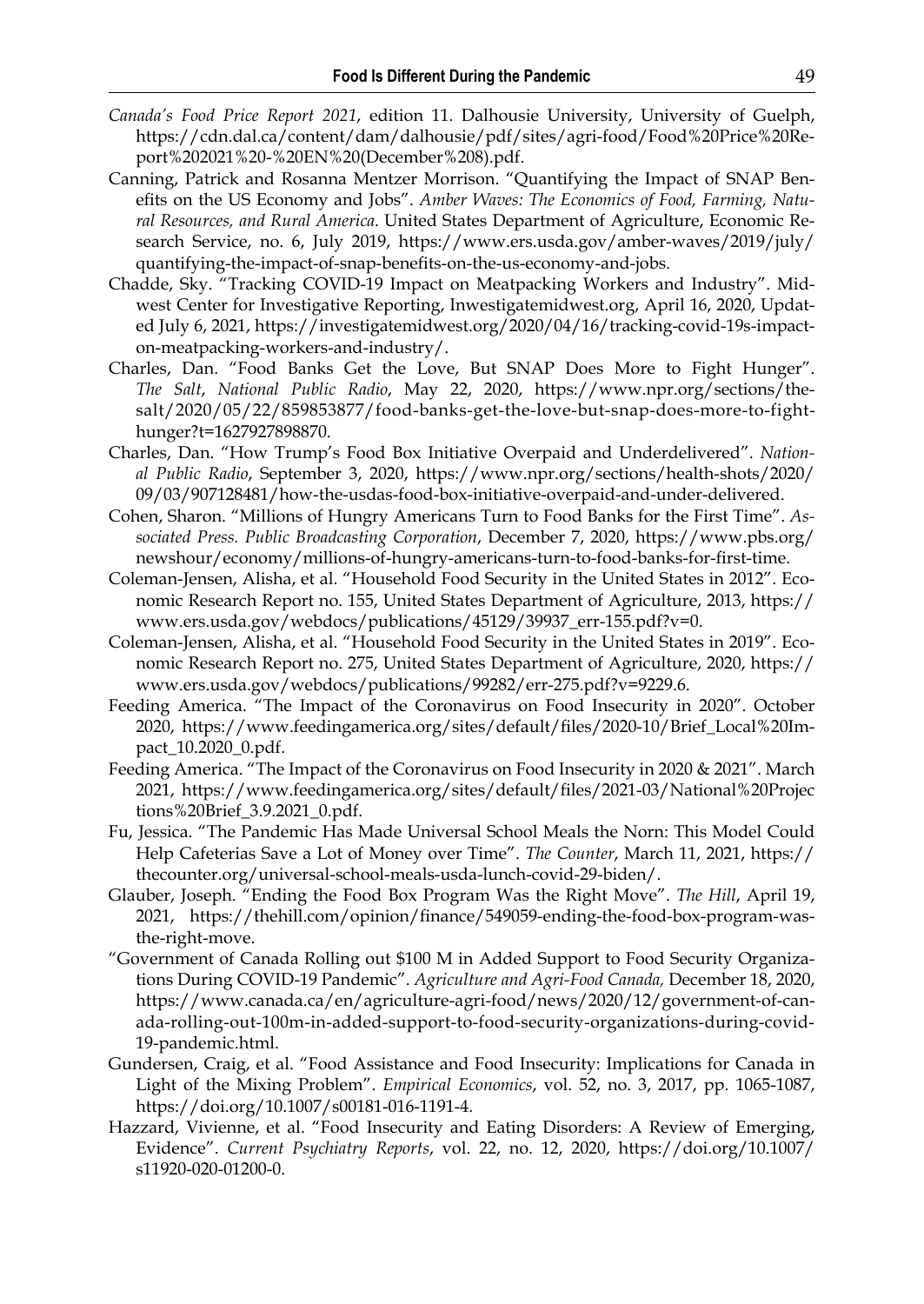- Holmes, Ben. "Growing a More Resilient Food System". *Knowable Magazine*, March 19, 2021, [https://doi.org/10.1146/knowable-031921-1.](https://doi.org/10.1146/knowable-031921-1)
- Johannson, Robert. "Another Look at Availability and Prices of Food Amid the COVID-19 Pandemic". *United States Department of Agriculture Official Blog*, July 29, 2021, https:// www.usda.gov/media/blog/2020/05/28/another-look-availability-and-prices-foodamid-covid-19-pandemic.
- Keith-Jennings, Brynne, et al. "Links of the Supplemental Nutrition Assistance Program with Food Insecurity, Poverty, and Health: Evidence and Potential". *American Journal of Public Health*, vol. 109, no. 12, 2019, pp. 1636-1640, https://doi.org/10.2105/AJPH.2019.305325.
- Kohsravi, Mohsen. "The Challenges Ahead for Patients with Feeding and Eating Disorders During the Covid-19 Pandemic". *Journal of Eating Disorders*, vol. 8, no. 43, 2020, https:// doi.org/10.1186/s40337-020-00322-3.
- Landers, Patti. "The Food Stamps Program: History, Nutrition, Education and Impact". *Journal of the American Dietetic Association*, vol. 107, no. 11, 2007, https://doi.org/10.1016/j. jada.2007.08.009.
- Long, Michael, et al. "Universal Free Meals with Lower Meal Costs While Maintaining Nutritional Quality". *Nutrients*, vol. 13, no. 2, 2021, https://doi.org/10.3390/nu13020670.
- Loopstra, Rachel. "Interventions To Address Household Food Insecurity in High-Income Countries". *Proceedings of the Nutrition Society*, vol. 77, no. 3, 2018, pp. 270-281, https:// doi.org/10.1017/S002966511800006X.
- Lunsford, Mackensy. "A Signed Letter from Donald Trump Is Being Included in Food-Aid Boxes: Nonprofits Feel Conflicted". *USA Today News*, October 22, 2020, https:// eu.usatoday.com/story/news/politics/2020/10/22/trump-letter-usda-farmers-familiesfood-box-muddles-nonprofits/3728211001/.
- McCrimmon, Ryan. "USDA to Pay Farmers Who Euthanized Animals Amid Meat Plant Shutdowns". *Politico*, July 29, 2021, https://www.politico.com/news/2021/07/28/ usda-to-pay-farmers-who-euthanized-animals-amid-meat-plant-shutdowns-501271.
- McVan, Madison, et al. "Thousands of Meatpacking Workers Have Been Vaccinated, but the Industry's Crisis Continues". *USA Today News*, April 8, 2021, https:// eu.usatoday.com/in-depth/news/investigations/2021/04/08/meatpacking-workersstill-face-risks-one-year-after-coronavirus/4842584001/.
- Men, Fei, and Valerie Tarasuk. "Food Insecurity Amid the COVID-19 Pandemic: Food Charity, Government Assistance, and Employment". *Canadian Public Policy*, vol. 47, no. 2, 2021, pp. 202–230, https://doi.org/10.3138/cpp.2021-001.
- Nord, Mark, and Heather Hopwood. "A Comparison of Household Food Security in Canada and in the United States". *Economic Research Service Report* no. 67. United States Department of Agriculture, 2008, https://www.ers.usda.gov/webdocs/publications /46100/11267\_err67.pdf?v=0.
- Nord, Mark, and Mark Prell. "Food Security Improved Following the 2009 ARRA Increase in SNAP Benefits". 2011, https://www.ers.usda.gov/webdocs/publications/44837/7469\_ err116.pdf?v=8376.5.
- O'Grady, Siobhan. "The Coronavirus Intensified a Hunger Crisis Last Year, but 2021 Could Be Worse". *Washington Post*, January 6, 2021, https://www.washingtonpost.com/ world/2021/01/06/coronavirus-starvation-poverty-inequality-hunger-un/.
- Parlapiano, Alicia, and Quoctrung Bui. "How Food Banks Succeeded and What They Need Now". *New York Times*, March 31, 2021, https://www.nytimes.com/2021/03/31/upshot/ how-food-banks-succeeded-and-what-they-need-now.html.
- Patton, Leslie, and Nick Querolo. "The Pandemic Tears a Hole in a Vital Child Nutrition Safety Net". *Bloomberg Businessweek*, October 21, 2020, https://www.bloomberg.com/ news/articles/2020-10-21/covid-pandemic-online-teaching-means-fewer-students-getfree-school-meals.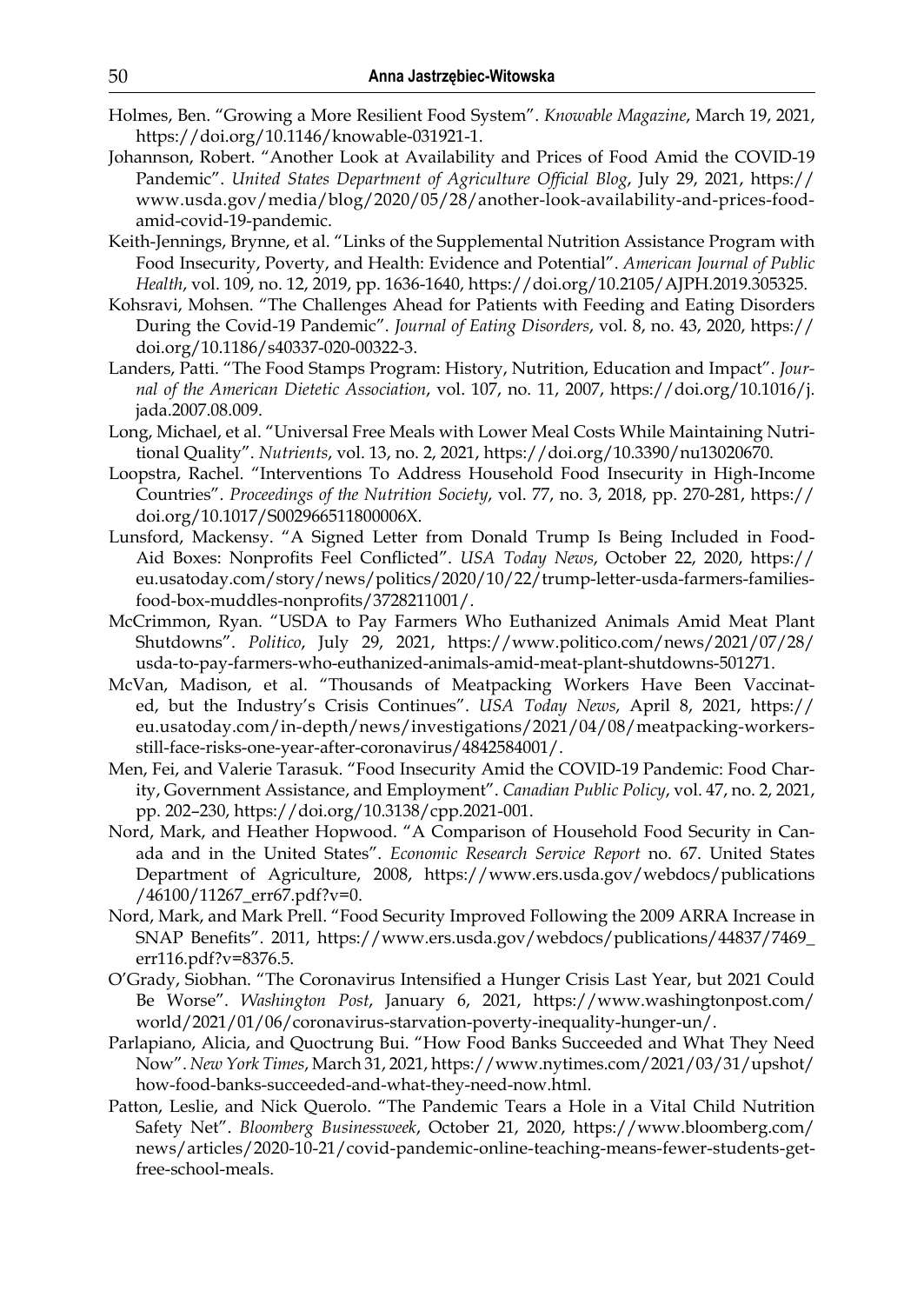- Polansek, Tom, and P.J. Huffstutter. "Piglets Aborted, Chicken Gassed as Pandemic Slams Meat Sector". *Reuters, Yahoo Finance*, April 27, 2020, https://ca.finance.yahoo.com/news/ piglets-aborted-chickens-gassed-pandemic-214016299.html.
- Pollard, Christina M., and Sue Booth. "Food Insecurity and Hunger in Rich Countries It Is Time for Action Against Inequality". *International Journal of Environmental Research and Public Health*, vol. 16, no. 10, 2019, https://doi.org/10.3390/ijerph16101804.
- Power, Elaine M., et al. "Should Canadian Health Promoters Support a Food Stamp-Style Program to Address Food Insecurity". *Health Promotion International*, vol. 30, no. 1, 2015, pp. 184-193, https://doi.org/10.1093/heapro/dau080.
- Ralph, Talia. "Hey, Canada, Why Don't You Have Food Stamps". *Vice*, June 13, 2021, [https://](https://www.vice.com/en/article/4xbj4p/hey-canada-why-dont-you-have-food-stamps) [www.vice.com/en/article/4xbj4p/hey-canada-why-dont-you-have-food-stamps](https://www.vice.com/en/article/4xbj4p/hey-canada-why-dont-you-have-food-stamps).
- Reuben, Anthony. "Coronavirus: Why Have There Been So Many Outbreaks in Meat Processing Plants". *BBC Reality Check*, June 23, 2020, https://www.bbc.com/news/53137613.
- Richardson, Randi. "USDA Extends Free Meals for Kids Through Summer". *NBC News*, March 10, 2021, https://www.nbcnews.com/politics/politics-news/usda-extends-freemeals-kids-through-summer-n1260460.
- Rinelli, Alyssa. "Running Out: Can Fast Food Favorites Beat Supply Shortages?". *Forbes*, October 16, 2021, https://www.forbes.com/sites/zengernews/2021/10/16/running-outcan-fast-food-favorites-beat-supply-shortages/?sh=2b704f3f1df6.
- Robson, Jennifer. "Radical Incrementalism and Trust in the Citizen: Income Security in Canada in the Time of COVID-19". *Canadian Public Policy*, vol. 46, no. S1, 2020, pp. S1-S18, https://doi.org/10.3138/cpp.2020-080.
- Rosset, Peter M. *Food is Different: Why We Must Get the WTO out of Agriculture*. Halifax, Nova Scotia: Fernwood Publishing, Bangalore: Books for Change, Kuala Lumpur: SIRD, Cape Town: David Philip, and London & New York: Zed Books, 2006.
- Rowan, Lisa. "SNAP Expansion Extended Through End of September". *Forbes*, March 25, 2021, https://www.forbes.com/advisor/personal-finance/snap-benefits-americanrescue-plan.
- Schlosser, Eric. "America's Slaughterhouses Aren't Just Killing Animals". *The Atlantic*, May 12, 2020, https://www.theatlantic.com/ideas/archive/2020/05/essentials-meatpeackingcoronavirus/611437/.
- Statistics Canada. "Food Insecurity During the COVID-19 Pandemic, May 2020", June 24, 2020, https://www150.statcan.gc.ca/n1/en/pub/45-28-0001/2020001/article/00039 eng.pdf?st=4REPfdTv.
- Tarasuk, Valerie, et al. "Household Food Insecurity in Canada, 2012". *PROOF Food Insecurity Policy Research*, 2014, https://proof.utoronto.ca/wp-content/uploads/2014/05/Household\_Food\_Insecurity\_in\_Canada-2012\_ENG.pdf.
- Tarasuk, Valerie and Andy Mitchell. "Household Food Insecurity in Canada: 2017–2018". *PROOF Food Insecurity Policy Research*, 2020, https://proof.utoronto.ca/wp-content/uploads/2020/03/Household-Food-Insecurity-in-Canada-2017-2018-Full-Reportpdf.pdf.
- Tobin, Tommy. "Fighting Food Insecurity Amid COVID-19, Groups Advocate for 15% Food Stamp Boost". *Forbes*, July 8, 2020, https://www.forbes.com/sites/tommy tobin/2020/07/08/fighting-food-insecurity-amid-covid-19/?sh=1e6695006862.
- UN, Food and Agriculture Organization (FAO). "Food Security". *Policy Brief*, no. 2, June 2006, http://www.fao.org/fileadmin/templates/faoitaly/documents/pdf/pdf\_Food\_Secu rity\_Cocept\_Note.pdf.
- UN. *Universal Declaration of Human Rights*, 1948, https://www.un.org/en/ga/search/view\_ doc.asp?symbol=A/RES/217(III).
- US Census Bureau. "Household Pulse Survey: Measuring Social and Economic Impacts During the Coronavirus Pandemic". *Household Pulse Survey (COVID-19)*, https://www.census.gov/programs-surveys/household-pulse-survey.html.